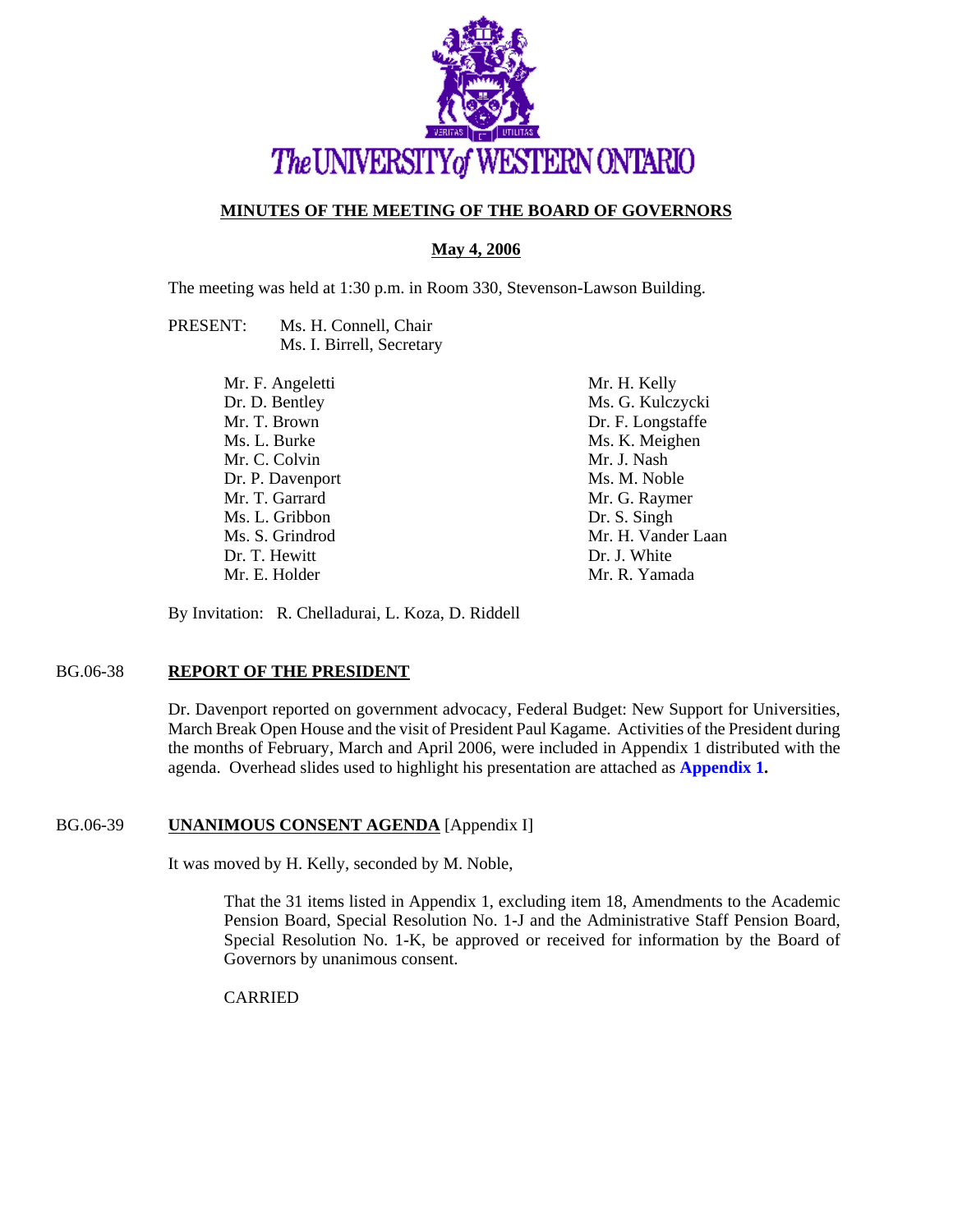### BG.06-40 **Minutes of the Previous Meeting**

The minutes of the meeting of January 26, 2006 (open session) were approved as circulated.

# **REPORT OF THE PROPERTY & FINANCE COMMITTEE** [Appendix II]

#### BG.06-41 **Operating and Capital Budgets, Tuition and Fees**

It was moved by M. Noble, seconded by E. Holder,

That the Board of Governors approve the 2006-07 University Operating and Capital Budgets including the additional \$706,000 for the Materials Sciences Building and the Program Specific Fees and Other Supplemental Fees for 2006-07.

Ms. Kulczycki provided an overview of the 2006-07 University Operating Budget and Capital Budget detailed in Appendix II. The presentation included the planning and budgetary context, priorities being addressed in the budget, faculty and support unit budgets, student aid and a summary of the operating budget and capital budget. For 2006-07, the operating budget projects revenues of \$435.9 million and expenditures of \$486.8 million.

The Capital Budget shows a planned expenditure level of \$108.8 million which includes \$54.7 million for new construction, \$22.6 million in major building renovations and \$31.5 million in all other capital expenditures. Overhead slides used to highlight her presentation are attached as **[Appendix 2](#page-10-0)** to these minutes.

The 2006-07 Operating and Capital Budgets are attached (*red cover*). Supplemental Fees and Other Charges, shown on pages 5-6 of the Other Fee Schedules and Tuition Deposits report (*yellow cover*), are approved by the President throughout the year, as authorized under the Student Fee Policy (Policy 2.4). These are reported for information.

The Senate considered the budget at its meeting on April 21, 2006 and recommends approval to the Board.

Referring to Expenditures Less Revenue by Faculty, Figure L on page 73, Dr. Davenport explained that Western is the first and may be the only university in Canada to make information available in budget documents concerning comparative program costing. Beginning in 1995, data have been provided showing revenues (tuition and grant) and expenditure by Faculty. Historically, grant funding has been dependent on assigned BIU rates, which are not consistently reflective of the cost of instruction. Other factors, such as enrolment (and enrolment-contingent funding from the University) have made it possible to approach a more stable equilibrium across the Faculties, but as shown in Figure L, Social Science continues to be a net revenue-generator.

Mr. Yamada suggested that the Board receive a presentation regarding the recruiting strategy for graduate students because a significant amount of money is allocated to this initiative. Dr. Longstaffe agreed to bring a report to a future Board meeting. Western has a central recruiting strategy for graduate students but in addition, every program has its own specific recruiting strategy.

Mr. Brown asked how the Faculties of Engineering, Law and Dentistry will spend the increased revenue generated as a result of the 8% tuition increase. Dr. Longstaffe stated that Dentistry's highest priority is to improve the quality of instruments, equipment and materials in the clinical settings; consequently, much of its increased revenue will be spent in that area. The Faculty of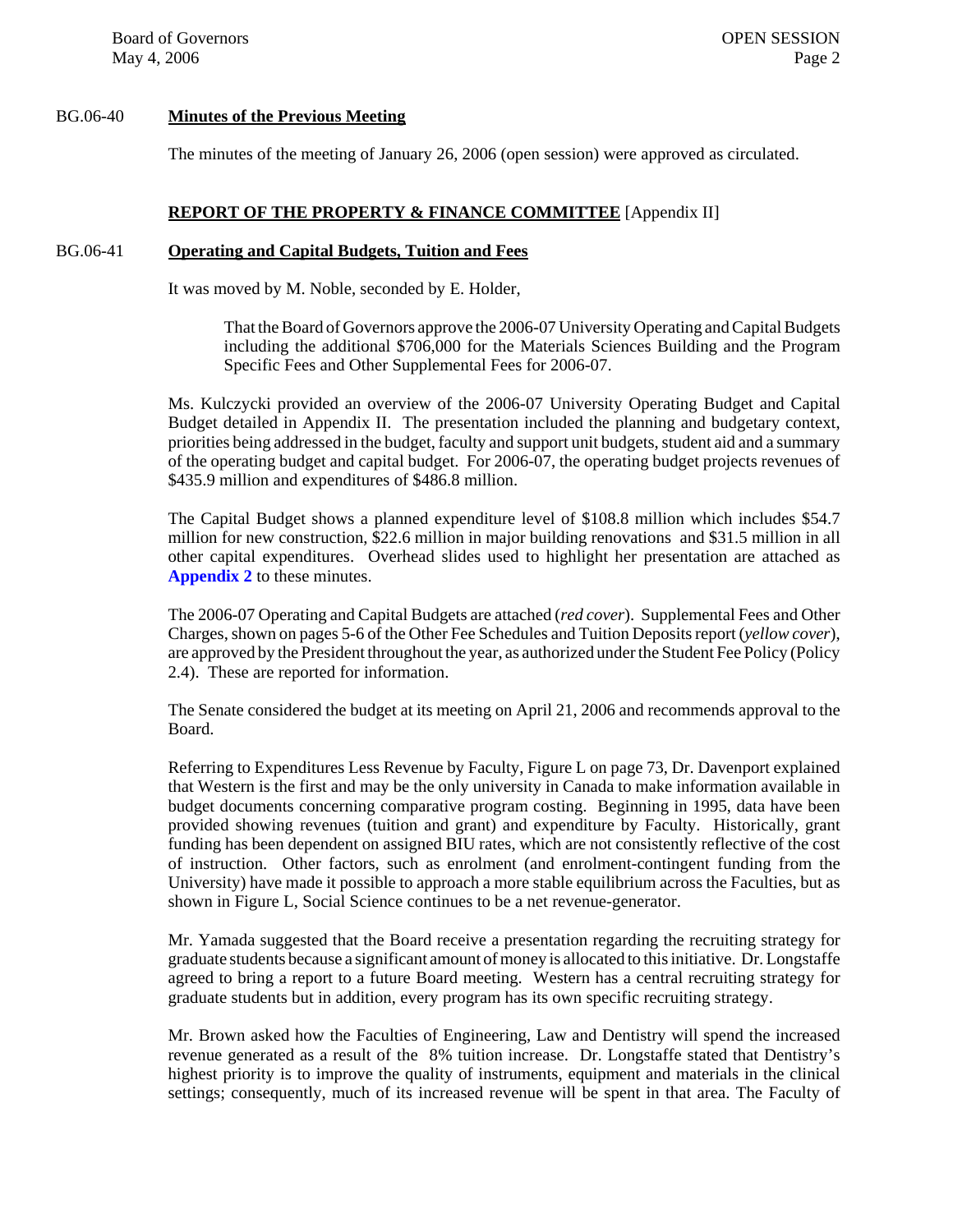Engineering will direct the vast majority of the increased revenue to project-based learning and design programs as well as special student projects such as the concrete toboggan and the Sunstang. The Faculty of Law plans to direct the additional revenues into its international internship programs and into developing a video conferencing course with a law school in Europe to facilitate courses in international intellectual property law.

The Board engaged in a discussion regarding the level of the operating reserve summarized in Table 12, page 55. Dr. Davenport explained that the projected year-end position for 2005-06 is a surplus of \$5.2 million while for 2006-07 a deficit of \$3.5 million is projected. The Operating Reserve is projected to be \$3.9 million in 2006-07 compared to the Board-mandated minimum of \$2.5 million. The Operating Reserve gives the administration the ability to balance the budget. Mr. Yamada observed that there appears to be several reserve funds that are used to balance the hills and valleys that occur due to funding expenditures that cannot be planned for. He asked how the Board would get a sense of the impact of the various reserves on the operations of the University and what the responsibility of the Board is to understand the choices of transferring funds or borrowing funds. Dr. Davenport explained that the Board-mandated level of \$2.5 million is a governance target that allows the Board to track the administration's progress over time in balancing the budget. Ms. Kulczycki stated that the Audit Committee conducts a review of the reserves every year. The Chair asked that Property & Finance consider these questions and present a report at a future meeting. Ms. Noble remarked that the points of decision making with respect to those reserves should be included in the discussion.

With respect to the Capital Budget, Ms. Kulczycki noted that the Board had received advanced notice of the request for additional funding for the Materials Science Building because the Capital Budget document did not include the expenditure. As the design of the Material Sciences Addition was developed it was found that the space program and needs for the project could be covered within the \$15 million budget that was approved by the Board of Governors. During the development of the design it was determined that there was an opportunity to do some additional excavation at the "lower ground floor level" to effectively create another 4,410 sq ft within the construction project. The unassigned space would be unfinished. The cost to provide this unfinished space is estimated at \$706,000. To finish this space some time in the future, the additional cost would be approximately \$460,000. The opportunity to create this new space exists now but will not exist in the future. The funds to cover this additional cost will come either from a CFI grant (if approved), or from the Capital Budget.

Mr. Vander Laan agreed that it made sense to complete the project with the additional space but queried the cost. Mr. Riddell stated that the amount is an estimate and if approved it will be rolled in to the drawings and will be competitively bid upon. The cost includes construction, design fees and development levies.

The question was called and CARRIED.

# BG.06-42 **Student Fee Funded Units, Ancillaries, and Academic Support Units**

It was moved by M. Noble, seconded by H. Kelly,

That the Board of Governors approve the 2006-07 budgets for Student Fee Funded Units, Ancillaries, and Academic Support Units summarized in the report entitled "Student Fee Funded Units, Ancillaries, Academic Support Units, and Associated Companies".

### CARRIED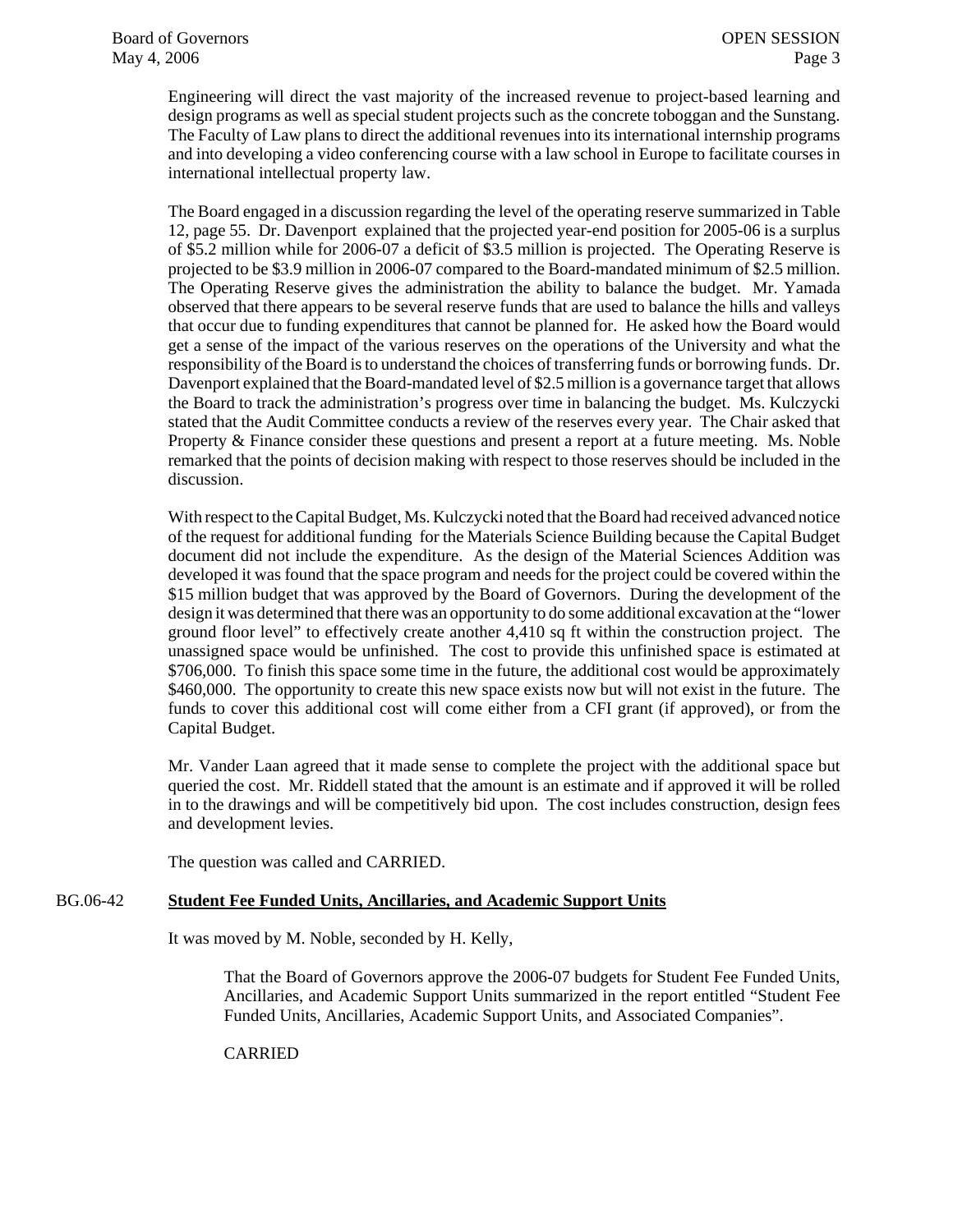#### BG.06-43 **Student Organization Fees 2006-07**

It was moved by M. Noble, seconded by S. Grindrod,

That the organization fees for the **University Students' Council** for 2006-07 shown in Table 2 (full-time undergraduates) and Table 4 (part-time undergraduates) be approved, as requested by the USC.

That the organization fees for the **Society of Graduate Students** be approved shown in Table 3 (full-time graduate students - three terms) and Table 4 (part-time graduate students), as requested by SOGS.

That the organization fees for the **Business PhD Association** for 2006-07 shown in Table 3 be approved, as requested by the Business Ph.D. Association.

#### CARRIED

### BG.06-44 **Retention of Legal Counsel**

It was moved by M. Noble, seconded by L. Gribbon,

That the Board of Governors approve revisions to Policy 2.6 - Retention of Legal Counsel (Appendix II, Annex 1).

#### CARRIED

#### BG.06-45 **Annual Allocation from Western Fund**

It was moved by H. Kelly, seconded by M. Noble,

That the available income from the Western Fund in 2005/06—\$68,600—be allocated to the Ontario Graduate Scholarship/Ontario Graduate Scholarships in Science and Technology Programs.

CARRIED by unanimous consent.

# BG.06-46 **Capital Debt Policy**

It was moved by H. Kelly, seconded by M. Noble,

That the amount of principal repayments, included in debt service costs in the calculation of the ratio of Debt Service Costs as a Percentage of Revenues, be limited to those principal repayments that the University is obligated to make under its various loan agreements and that the Capital Debt Policy 2.30 be amended accordingly as noted in Appendix II, Annex 2.

CARRIED by unanimous consent.

### BG.06-47 **Information Items from the Property & Finance Committee**

The Report of the Property & Finance Committee contained the following items that were received for information by unanimous consent: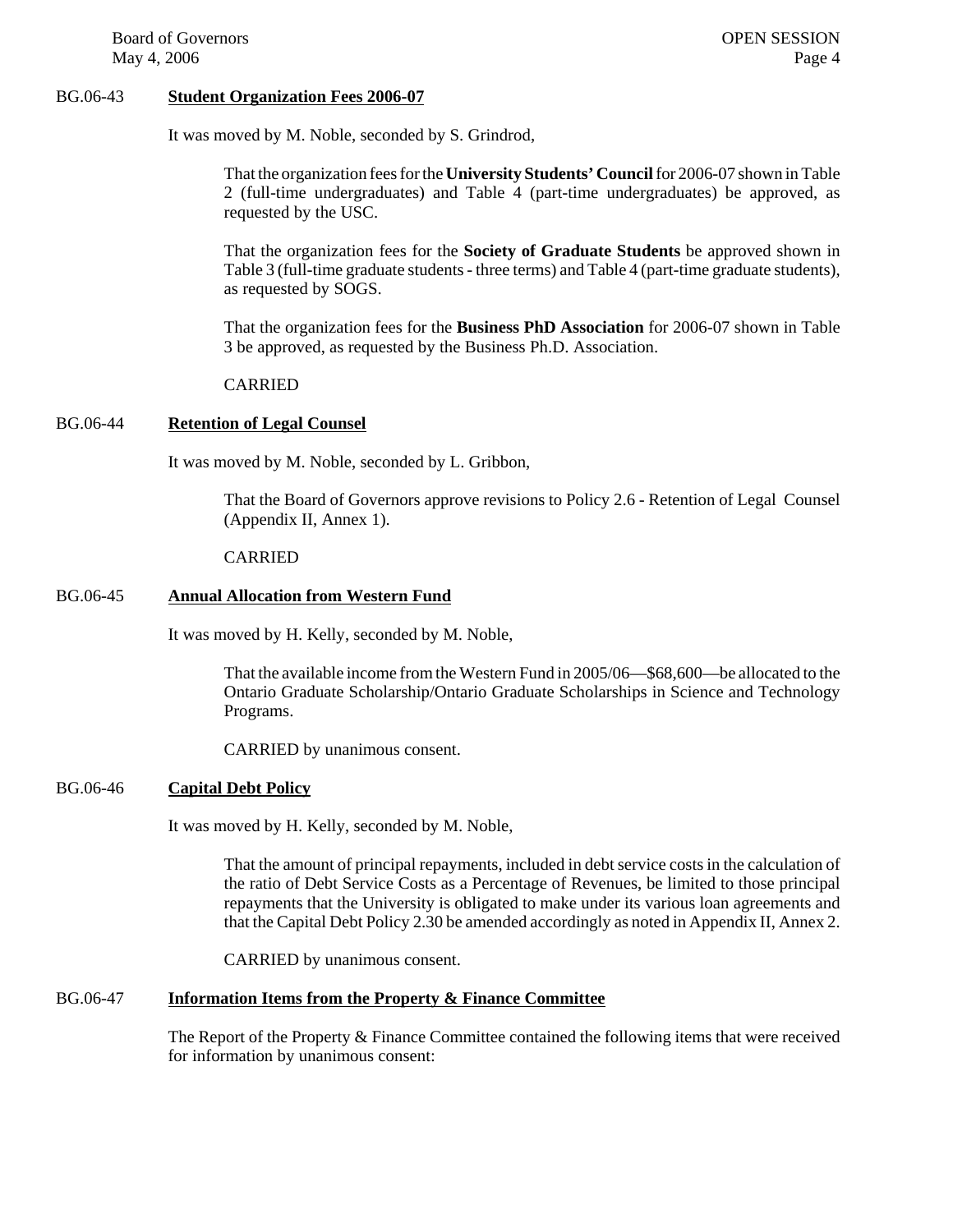- Stephen Dattels Fellowship in Mining and Finance Law
- Benjamin Franklin Parr Fellowship
- G. Edward Hall Canada Research Chair in Neuroscience
- Hydro One Chair in Power Systems Engineering
- Investment Committee Membership
- Quarterly Financial Report (Operating Budget (to July 31, 2005)
- Quarterly Ratio Report on Non-Endowed Funds
- Report of the Investment Committee
- Scholarships, Bursaries, Awards, Prizes

# **REPORT OF THE CAMPUS & COMMUNITY AFFAIRS COMMITTEE** [Appendix III]

### BG.06-48 **Information Items from the Campus & Community Affairs Committee**

Appendix III, Report of the Campus & Community Affairs Committee, contained the following items that were received by unanimous consent:

- Community Activities and Accomplishments
- Non-Tuition-Related Ancillary Fees for 2006-07
- Non-Tuition Related Ancillary Fees Proposed by Student Organizations
- Annual Report of the University Students' Council on Activity within the University Community Centre
- Public Presentations: Broughdale Community Association and Students Taking Action Now: Darfur

Mr. Holder wondered whether Western could do more to assist with cleanup in the residential areas surrounding the University following the departure of students at the end of April. Ms. Grindrod stated that Western already works with the City to facilitate a quick clean up of the garbage after the students leave their rental units including the scheduling of additional garbage trucks. The Chair asked that the matter be referred to CCAC for discussion.

### **REPORT OF THE BY-LAWS COMMITTEE** [Appendix IV]

# BG.06-49 **Amendments to the Academic Pension Board, Special Resolution No. 1-J and the Administrative Staff Pension Board, Special Resolution 1-K**

It was moved by E. Holder, seconded by C. Colvin,

That the amended terms of reference of the Academic Pension Board, Special Resolution No. 1-J (Appendix IV, Annex 1) and the Administrative Staff Pension Board, Special Resolution 1-K (Appendix IV, Annex 2), be approved.

Ms. Koza provided an overview of the amendments to the Academic Pension Board and the Administrative Staff Pension Board detailed in Appendix IV, Annex 1 and 2, respectively. New industry guidelines, which were effective December 31, 2005, are expected to be the standard by which the University's plans will be measured to determine good governance and administration. The Board of Governors, as plan sponsors for these programs, must be clear on its responsibilities under the new industry guidelines as well as the responsibilities that have been delegated to the Pension Board. Two particular amendments of substance are: the addition of a provision to allow each Board to add to its membership if it believes it needs particular or additional expertise and the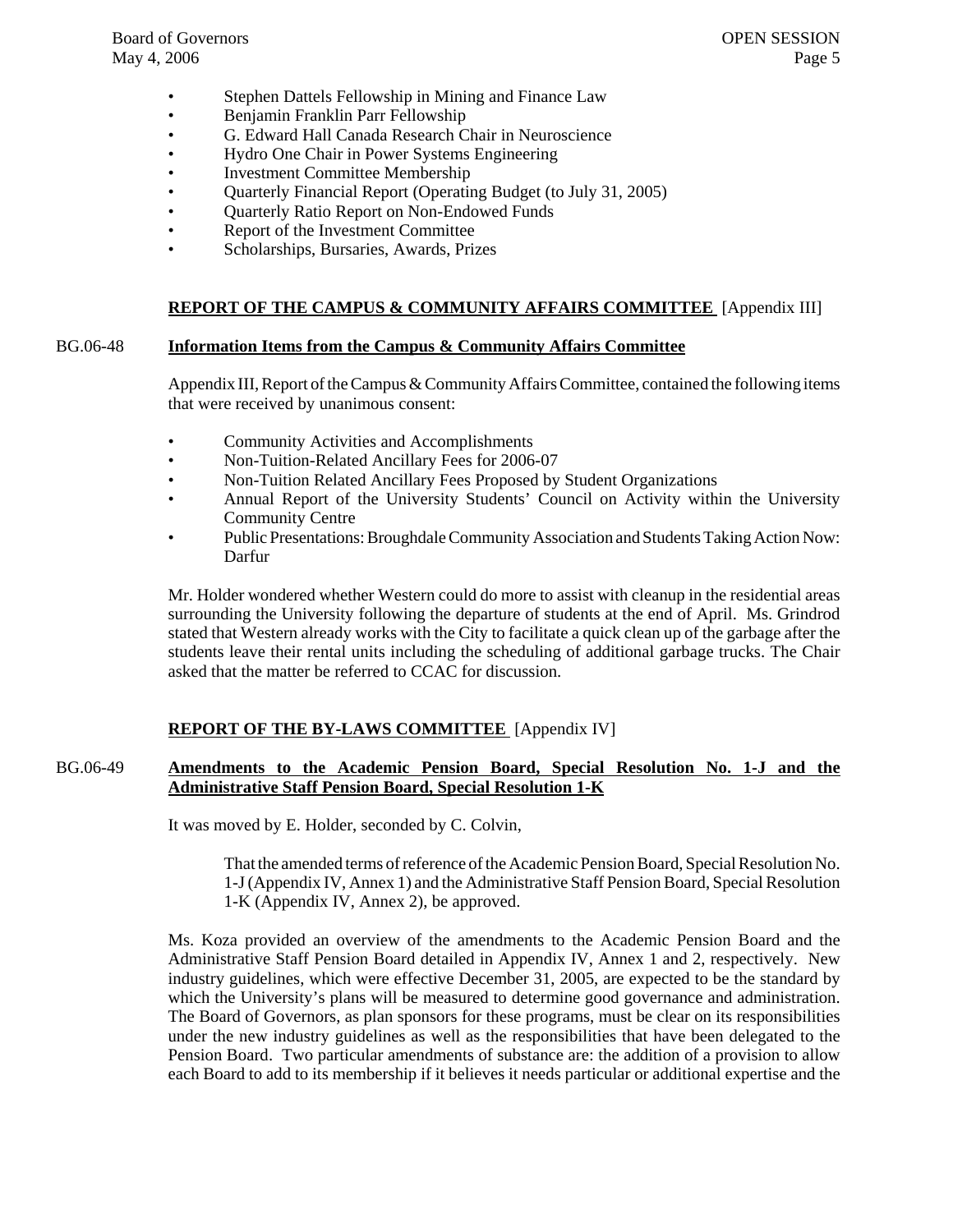addition of a provision that financial statements for the plans will be reviewed by the Audit Committee.

The question was called and CARRIED.

# BG.06-50 **Amendment to the Terms of Reference of the Audit Committee, Special Resolution No. 1-L**

It was moved by H. Kelly, seconded by M. Noble,

That the amendments to Special Resolution 1-L: Audit Committee, outlined in Appendix IV, Annex 3, be approved.

CARRIED by unanimous consent.

### BG.06-51 **Disposition of Meeting Tapes**

The By-Laws Committee has approved an amendment to the Secretariat's procedures with respect to retention of meeting tapes. It was agreed that tapes would be retained by the Secretariat only until the minutes of the meeting were approved at the subsequent meeting of the body concerned. Prior to the change, tapes had to be kept for a minimum of two years.

# **REPORT OF THE SENIOR OPERATIONS COMMITTEE** [Appendix V]

# BG.06-52 **Chair of the University Discipline Appeals Committee**

The Senior Operations Committee approved the appointment of Professor Mel Usselman as Chair of the University Discipline Appeals Committee (UDAC) for May and June 2006. Professor Usselman is replacing Professor John Doerksen who will be serving as Acting Vice-Provost (Academic Programs and Students) [Registrar] during Dr. Harris' leave of absence.

# **ITEMS REFERRED BY SENATE** [Appendix VI]

# BG.06-53 **Appointment Procedures, Section G: Change in Title of the Vice-President (Administration)**

It was moved by H. Kelly, seconded by M. Noble,

That references to the position of Vice-President (Administration) in the *Appointment Procedures for Senior Academic and Administrative Officers of the University* and in other university documents be changed to Vice-President (Resources & Operations).

CARRIED by unanimous consent.

# BG.06-54 **Information Items Reported by the Senate**

Appendix VI, Items Referred by the Senate, contained the following information items that were received by unanimous consent:

- 2006-2007 University Operating and Capital Budgets
- Academic Development Fund New Research and Scholarly Initiative Award Major Grant and Small Grant Competitions
- Excellence in Teaching Award Winners for 2005-06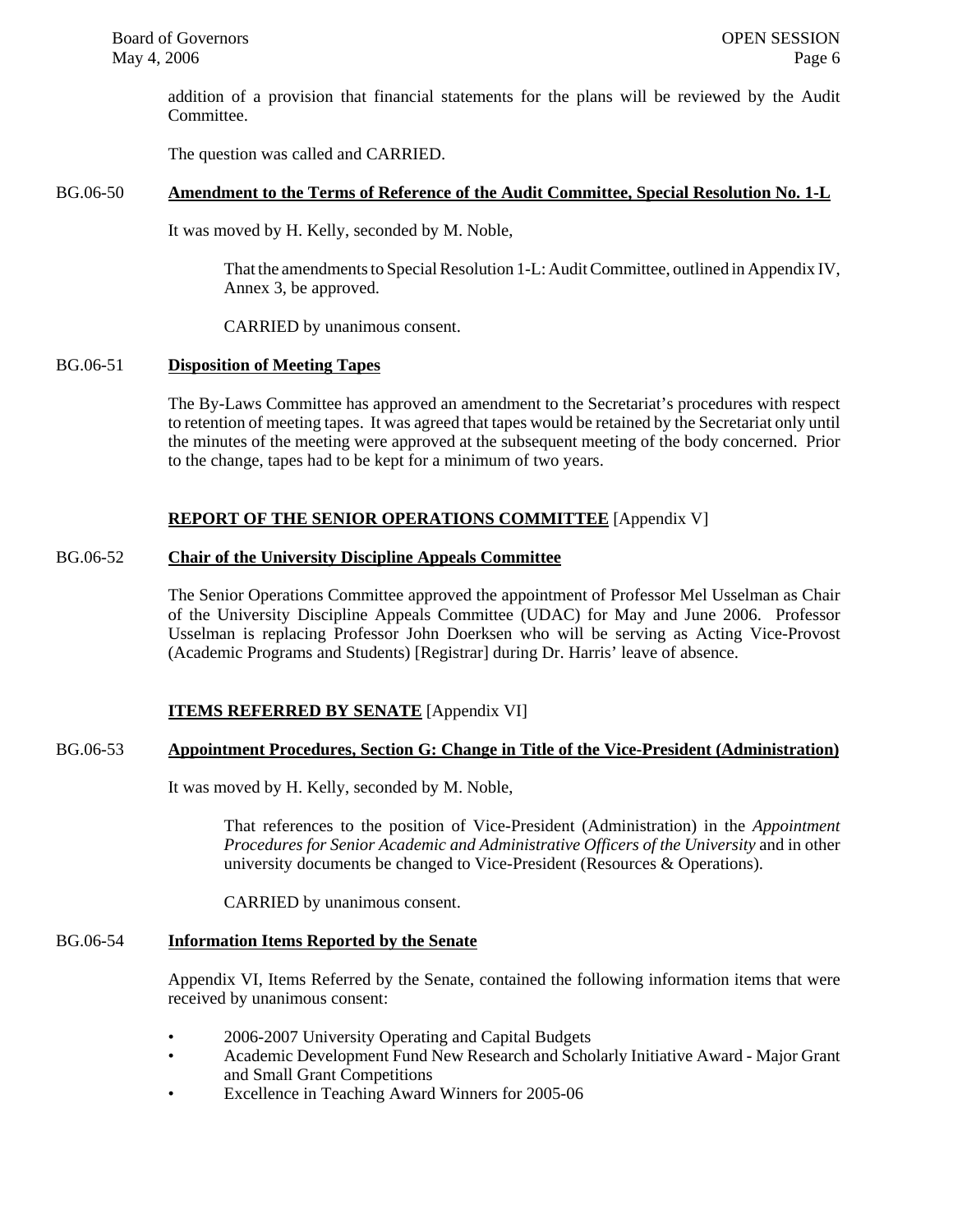- Honorary Degree Recipients Spring Convocation 2006
- Huron University College Theology Convocation Spring 2006
- Hong Kong Convocation 2006
- Report of the Academic Colleague on the 279<sup>th</sup> Meeting of the Council of Ontario Universities
- Academic Programs
- Academic Appointments

\_\_\_\_\_\_\_\_\_\_\_\_\_\_\_\_\_\_\_\_\_\_\_\_\_ \_\_\_\_\_\_\_\_\_\_\_\_\_\_\_\_\_\_\_\_\_\_\_\_\_ H. Connell I. Birrell Chair Secretary Secretary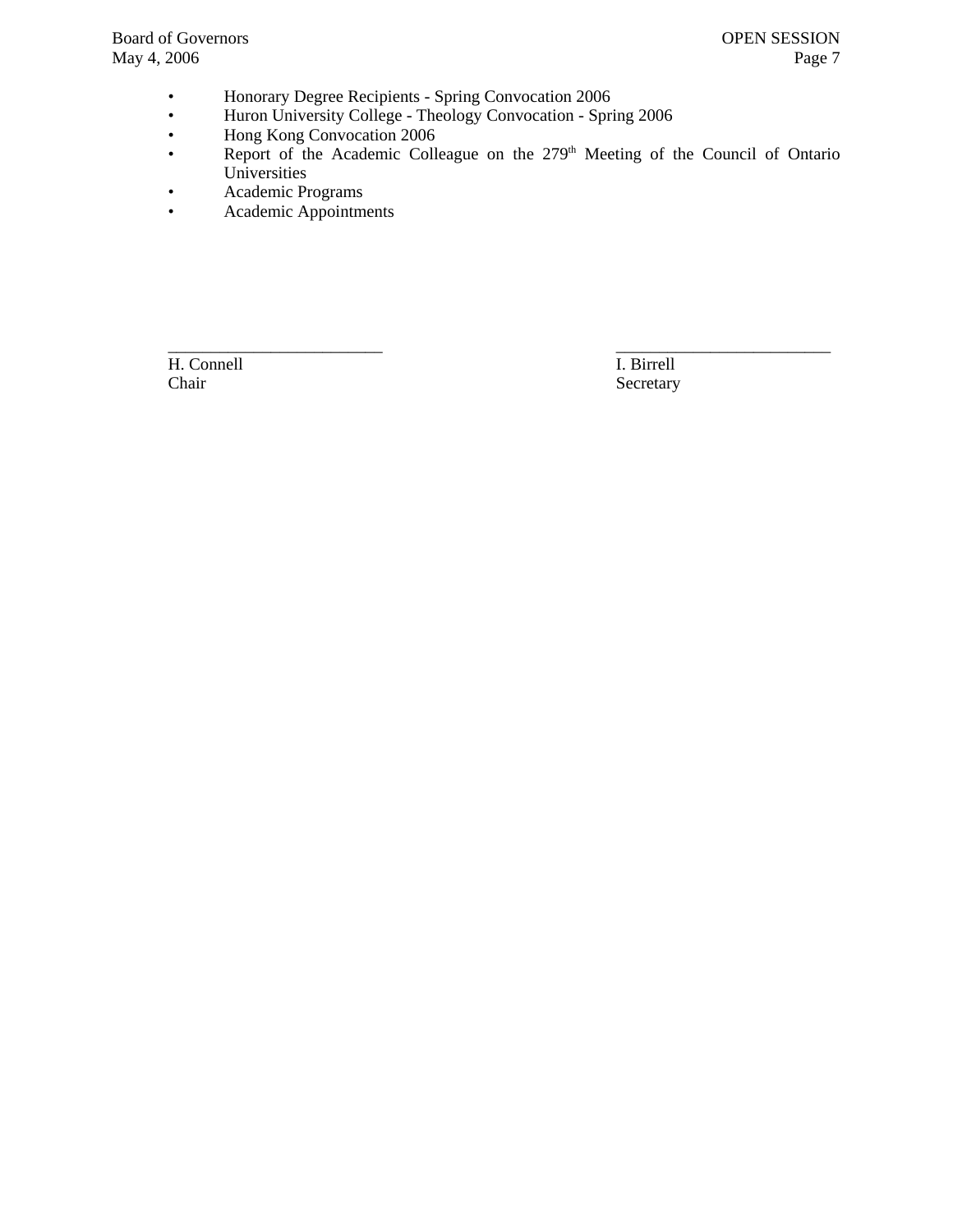#### <span id="page-7-0"></span>**President's Report to the Board of Governors**

- **Government Advocacy**
- **Federal Budget: New Support for Universities**
- **March Break Open House**
- **Visit of President Paul Kagame**

# Federal Government Relations February 1 Trip to Ottawa with Ted Hewitt and Karli Farrow

- Janet Halliwell, SSHRC
- Elliott Phillipson, CFI
- Alan Bernstein, ClHR
- Pierre Coulombe, NRC
- Suzanne Fortier, NSERC
- Iain Stewart, Director General, lnnovation Policy branch, lndustry Canada

# Federal Government Relations March 20 Trip to Ottawa with Ted Hewitt and Karli Farrow

- Ian Brodie, Chief of Staff, PMO
- Bill King, Chief of Staff, Health Canada
- Adam Chowaniec, Chair, Ontario Research & lnnovation Council
- Maxime Bernier, Minister of Industry Canada (with AUCC Delegation)

# Provincial Government Relations

- Breakfast with Minister Chris Bentley -January 12
- Colin Andersen, Deputy Minister, Finance - January 25
- Deb Matthews, MPP, London North Centre (with Karli Farrow) - March 3

# Provincial Government Relations

- Philip Steenkamp, Deputy Minister,  $MTCU$  (at COU) - March 10
- Khalil Ramal, MPP, London-Fanshawe (with Karli Farrow) - March 13
- Alastair Glass, Deputy Minister, Research & lnnovation (with Karli Farrow) - March 15

### Government Advocacy: Key Issues

#### **Provincial:**

- **Graduate student funding**
- **Year-end funds: matching for donations**
- **Accountability agreements**
- **Aboriginal education**
- **Campus Police**
- **Federal:**
- **Granting Councils, CFI, Indirect Costs Year-end funds: facilities renewal**
- **Student aid**
- **International educational opportunities**
- **Aboriginal education**

 $\mathbf{1}$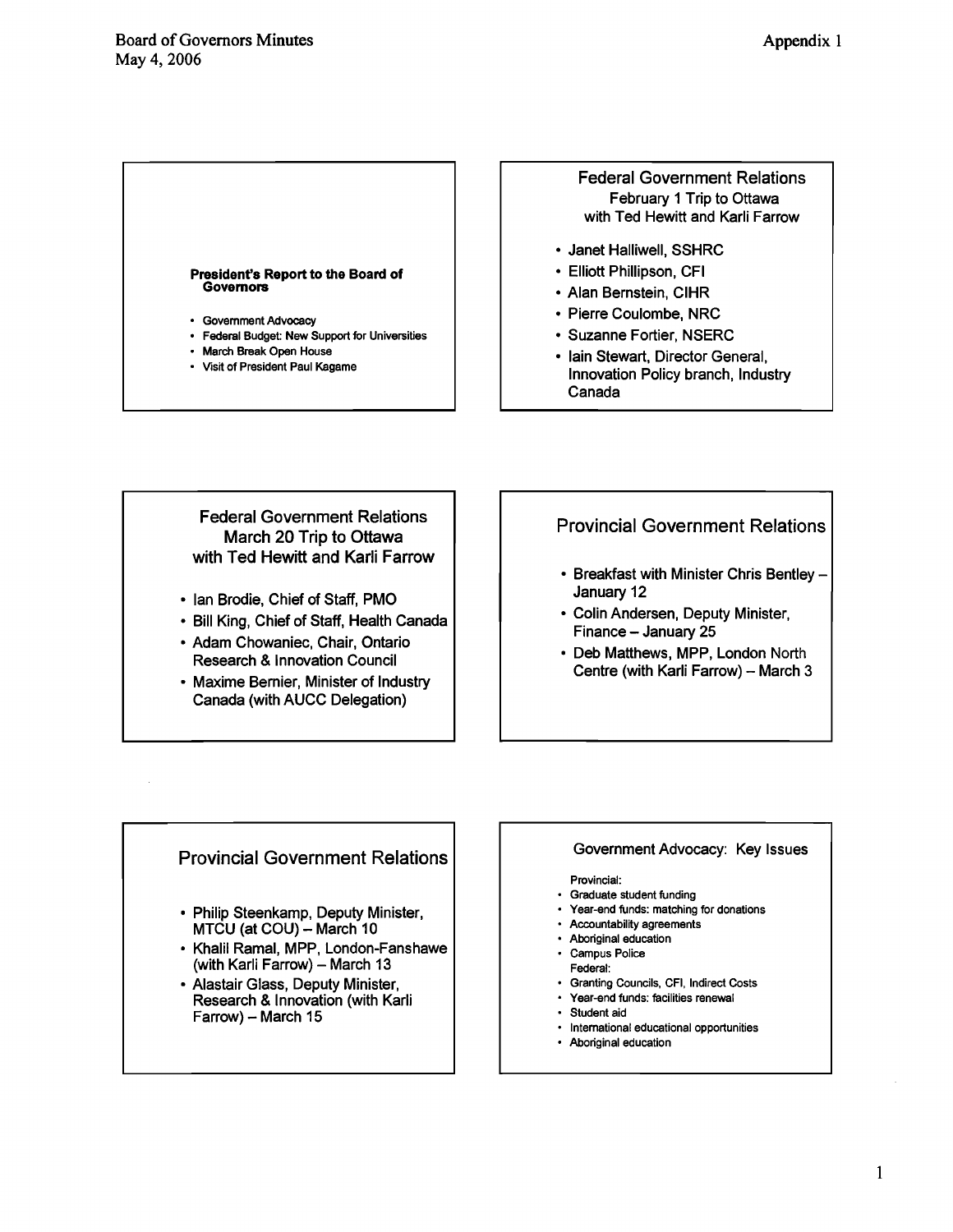# Federal Budget: New Support for Universities

- Post-secondary infrastructure trust: \$1 billion
- Elimination of tax on gifts of securities Leadership of Don Johnson
- Minister of Industry to prepare new Science and Technology Strategy

# Federal Budget: Research

- $\cdot$  \$40 million added for indirect costs, total envelope of \$300 million, rate now 27%
- NSERC and CIHR: additional \$17 million each
- SSHRC: additional \$6 million
- Leaders Opportunity Fund of CFI: \$20 million

# Federal Budget: Student Aid

- \$500 tax credit for textbooks
- **Scholarship/fellowship/bursary** funds exempt from federal income tax
- Canada Student Loan Program made more accessible
- Transit-user tax credit (bus passes)

# March Break Open House Saturday, March 11, 9am - 4pm

- 4,340 registered guests
- President's welcome at Faculties
- Presentations from programs and schools
- Mini-lectures and student panels
- 20 ancillarylsupport units in drop-in centre
- Campus bus and walking tours
- Residence tours and meals for guests
- Many comments on outstanding staff and programs and Facilities, beauty of campus

| Faculty / Unit               | <b>Students</b> | <b>Staff</b> | Faculty |
|------------------------------|-----------------|--------------|---------|
| Engineering                  | 50              | 8            | 15      |
| <b>FIMS</b>                  | 17              | 4            | 2       |
| Arts                         | 40              | 5            | 30      |
| Music                        | 17              | 4            | з       |
| Science                      | 62              | 27           | 31      |
| Social Science               | 46              | 19           | 39      |
| <b>Health Sciences</b>       | 43              | 13           | 15      |
| Second-Entry Schools         | 13              | з            | 3       |
| <b>Registrarial Services</b> | 86              | 29           |         |
| Ancillary/Support Units      | 102             | 66           |         |
| Sub-total                    | 476             | 178          | 138     |
| TOTAL                        | 792             |              |         |

# Trip to Rwanda - Feb.  $20 - 22$ With Ted Hewitt, Vice-President (Research and International Relations)

- Kigali Health Institute
- Centre Hospitalier Universitaire de Kigali --<br>tour of AIDS and pediatric wards
- Romain Murenzi, Minister of Education
- Jacques Laberge, Consul-General of Canada in Kigali
- President Paul Kagame, with the Minister of Education and Minister of State for Higher **Education**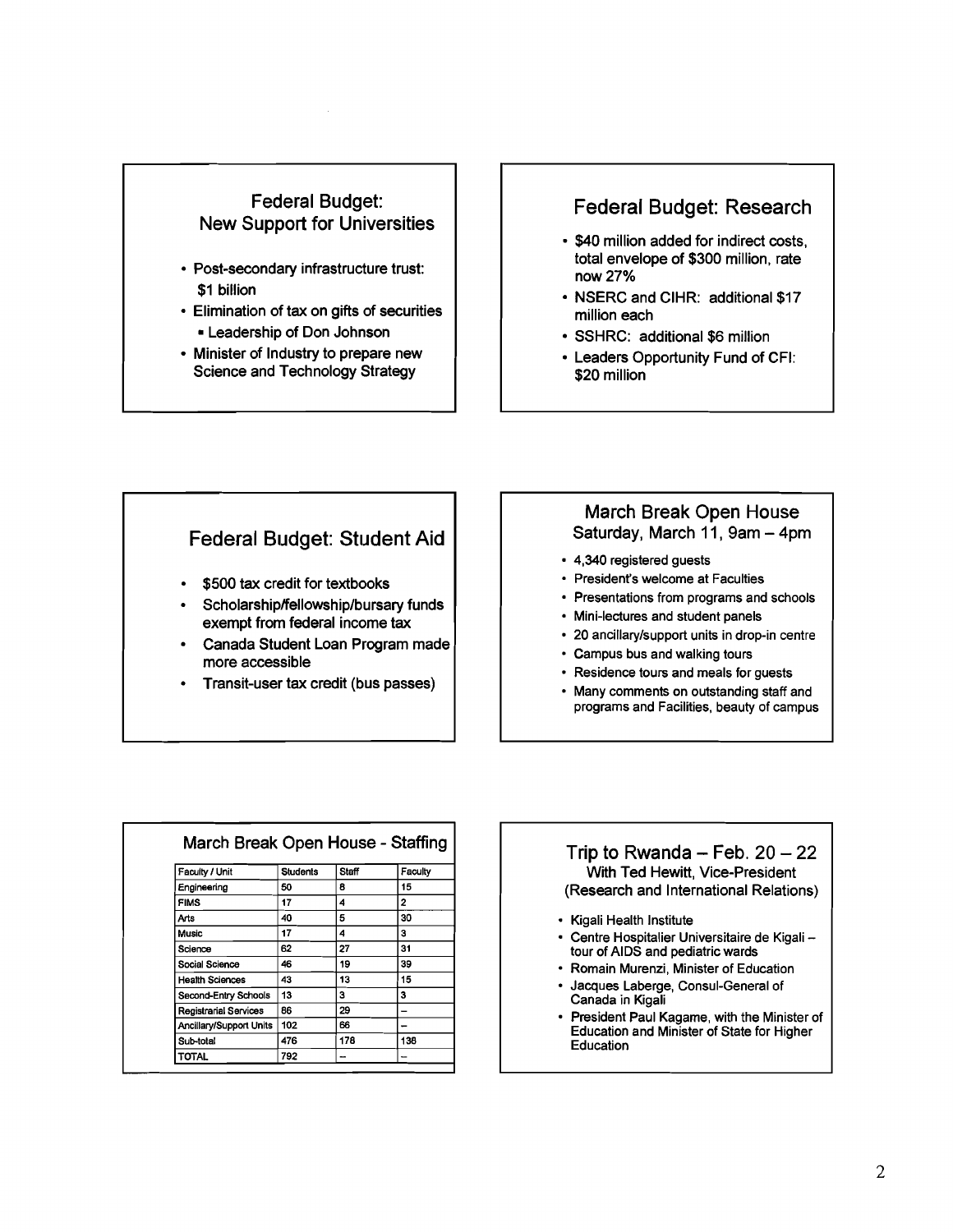

- **Celebrating Western's project to rebuild the public health care system in Rwanda** 
	- = **Dr. David Cechetto, Schulich School**
- **Dr. Carroll Iwasiw, School of Nursing Tour of Sharcnet and Medical Skills Facility**
- **Reception and lunch in Great Hall**
- **Press conference and media interviews**
- **Meeting with Rwandan community Conron Hall**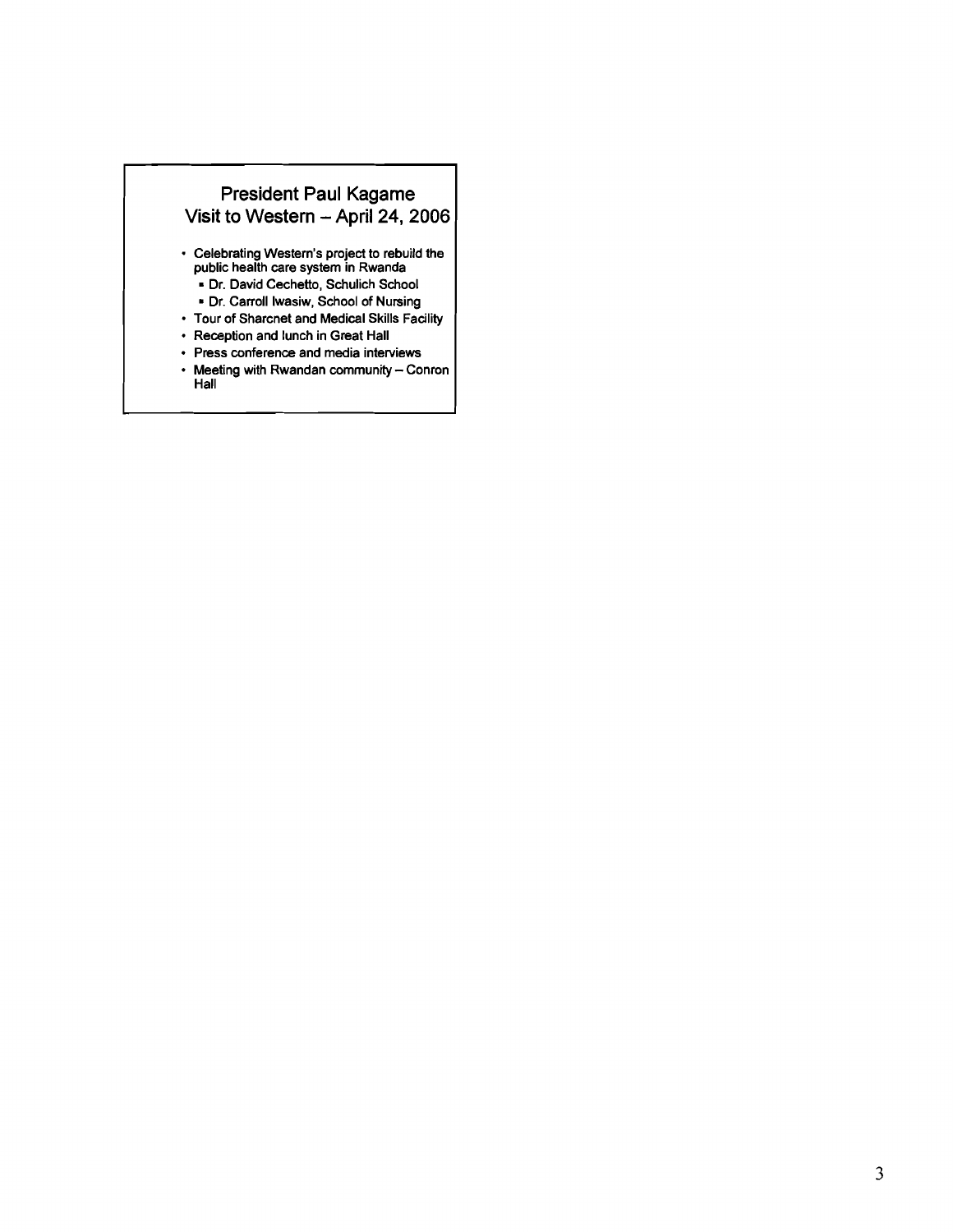<span id="page-10-0"></span>

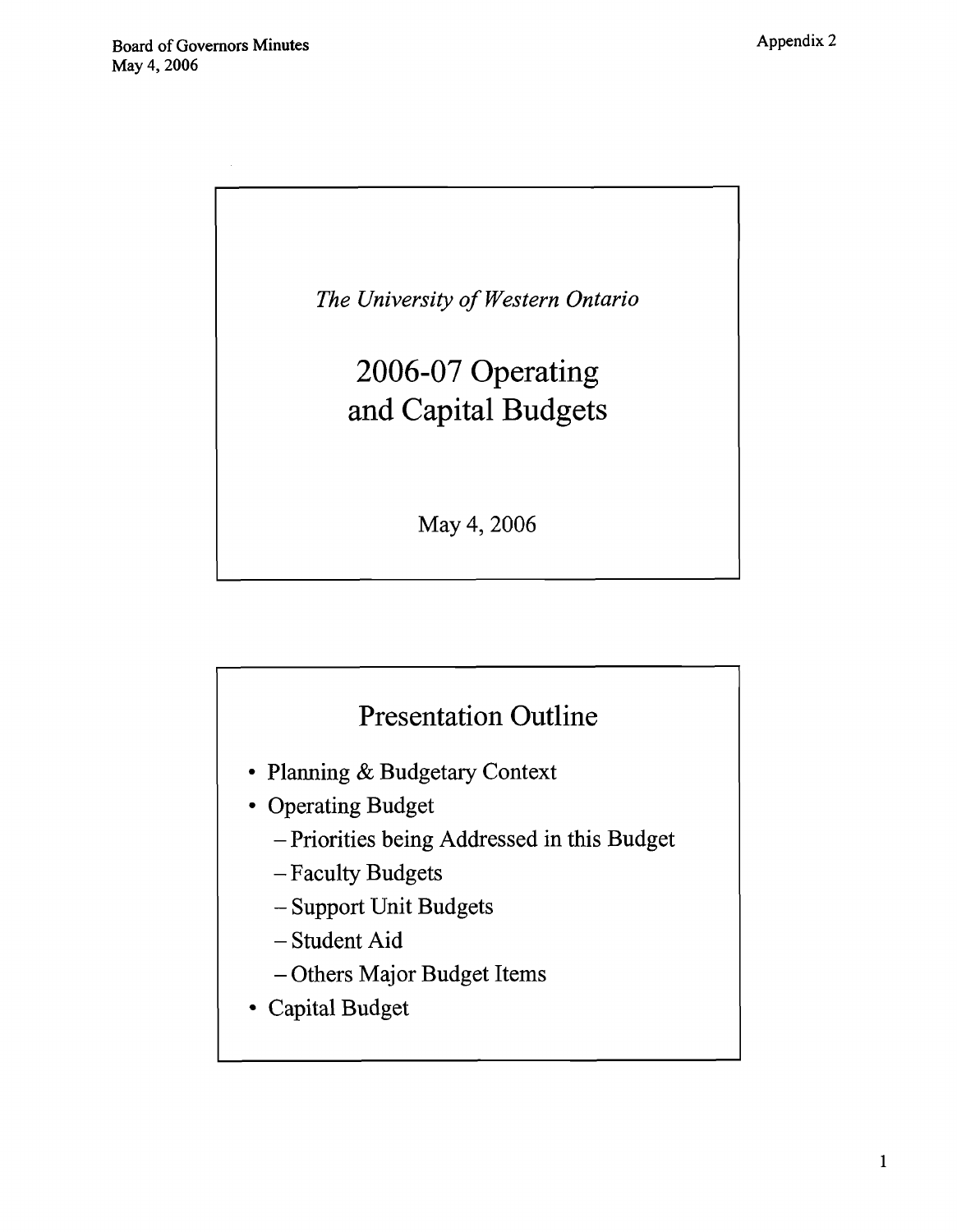# Planning & Budgetary Context

- 2006-07 is Final Year of 4-Year Plan
- Substantial Undergraduate Enrolment Growth over Past 5 Years
	- 5,400 FTEs, or nearly 30%
- Planning for Graduate Enrolment Growth over next 5 Years
	- 425 additional PhD students
	- 319 additional Master's (excluding MBAs)
- Increased Research Activity
- Faculty Recruitment Pressures
- 5-Year Government Funding Commitment

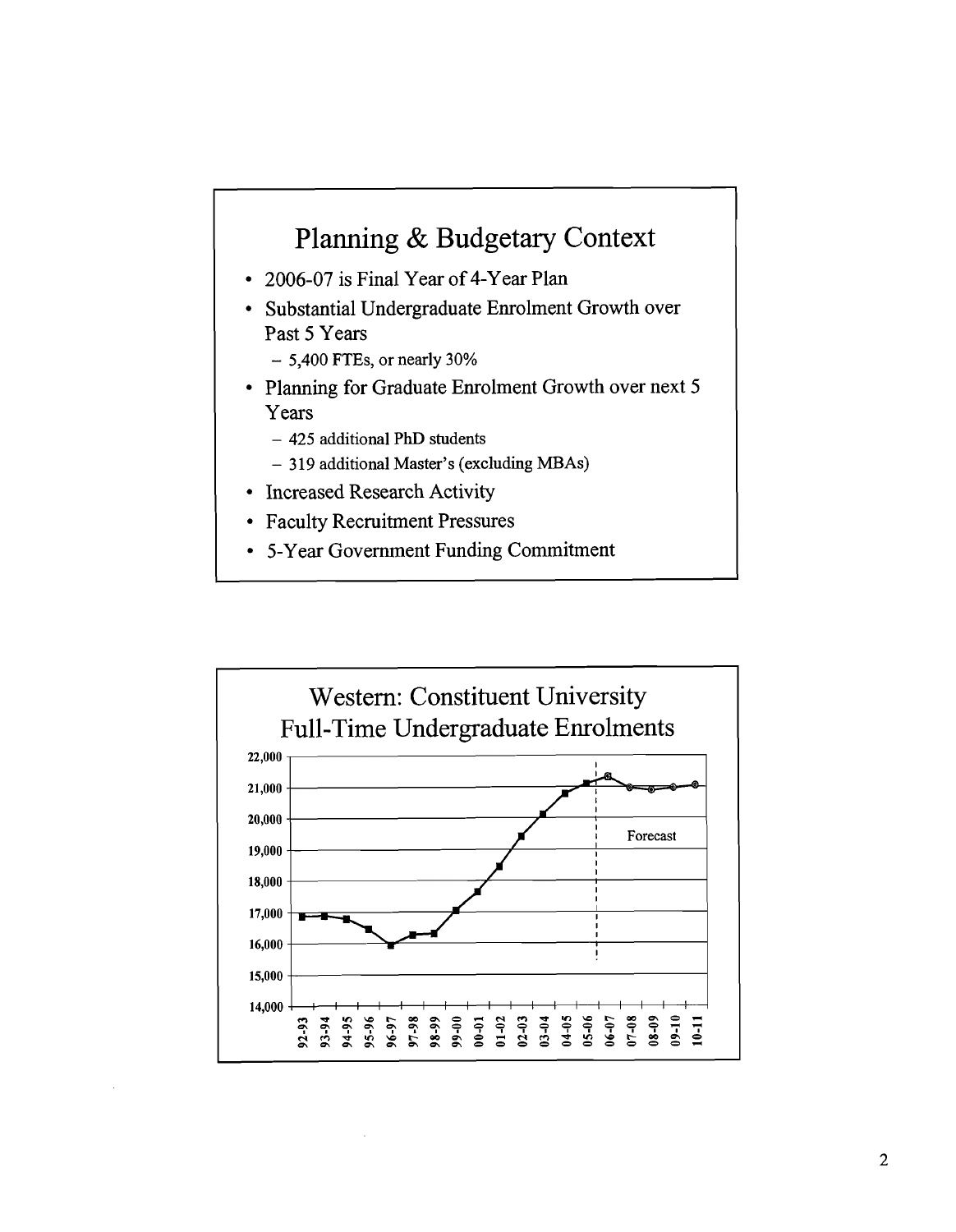

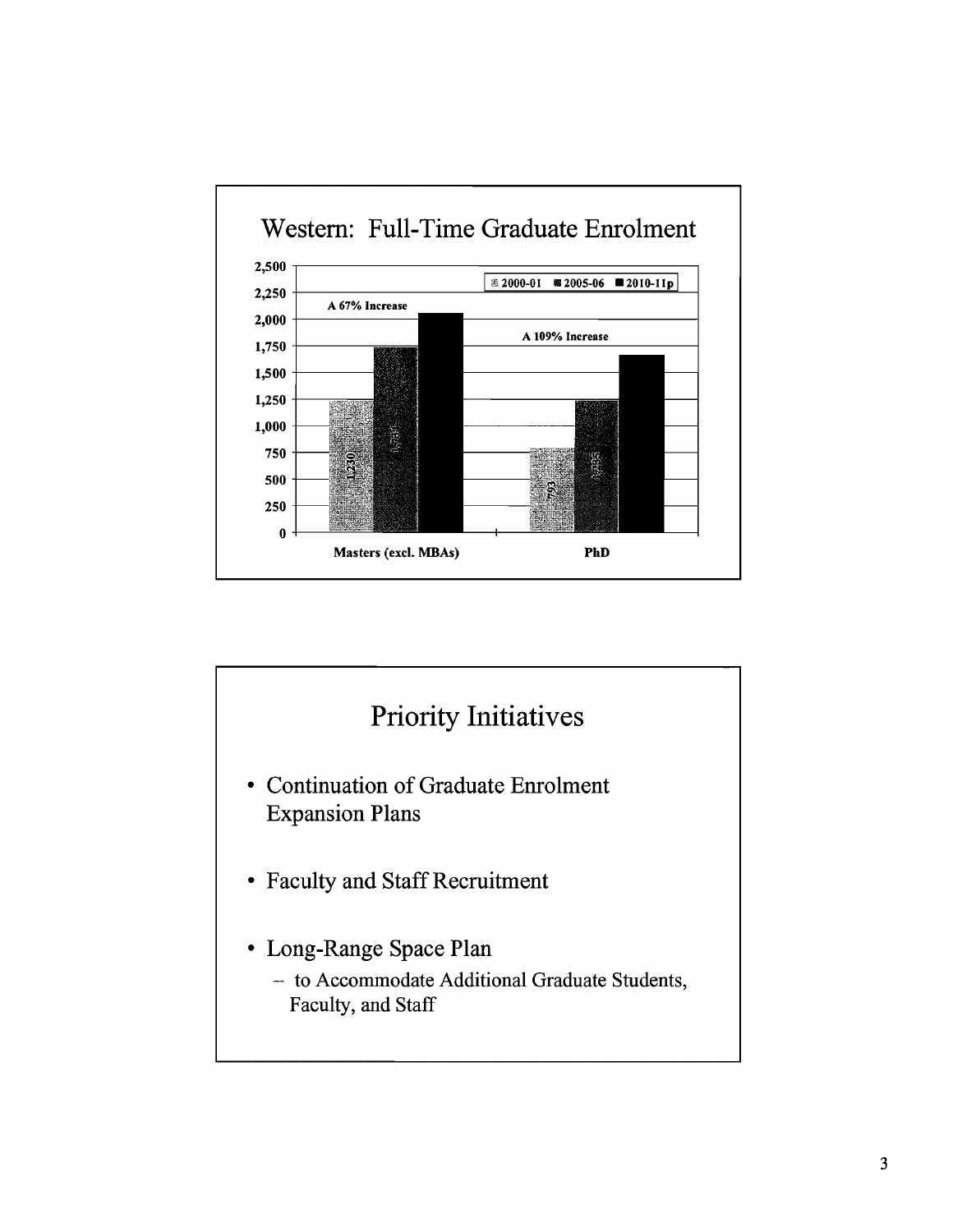

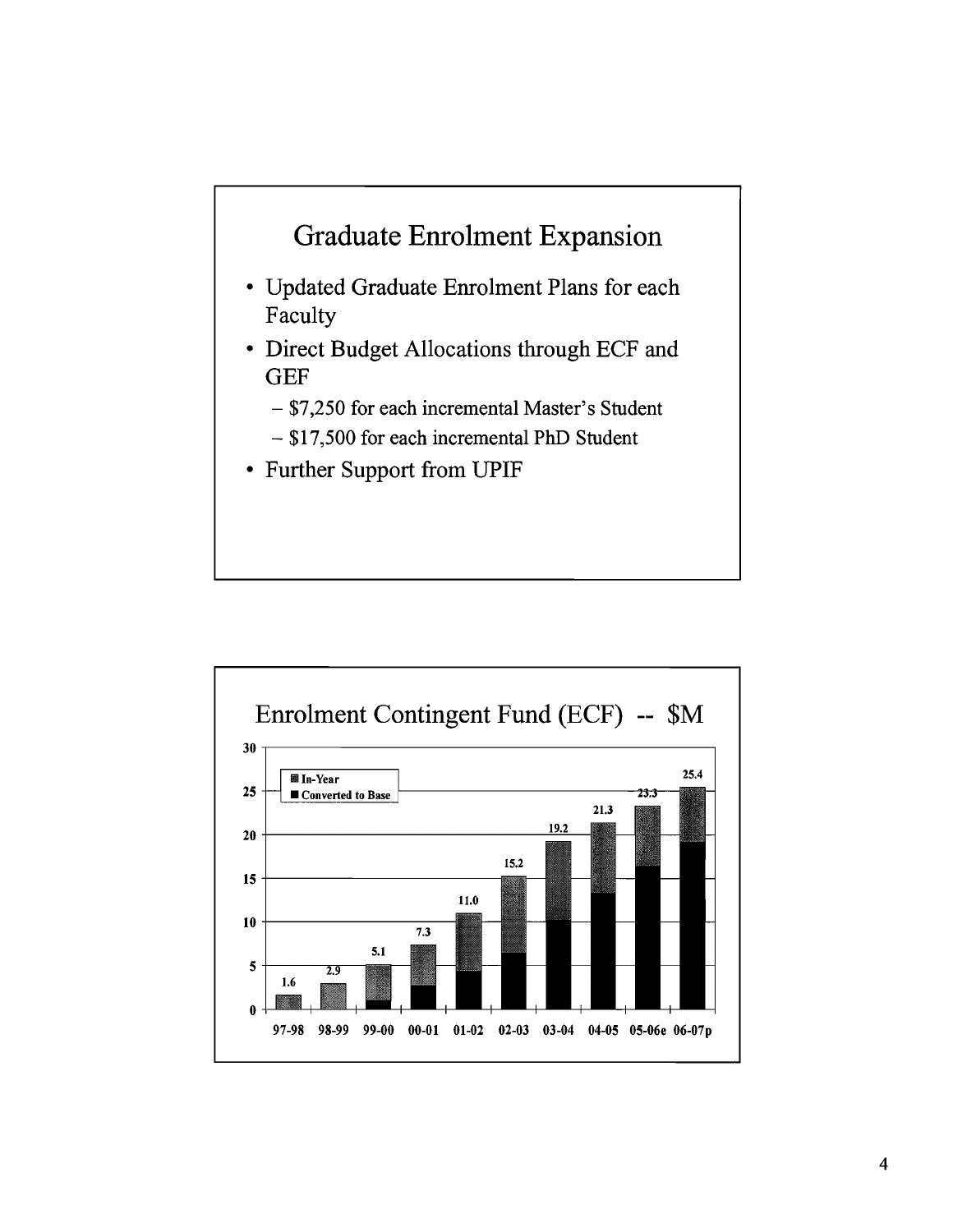

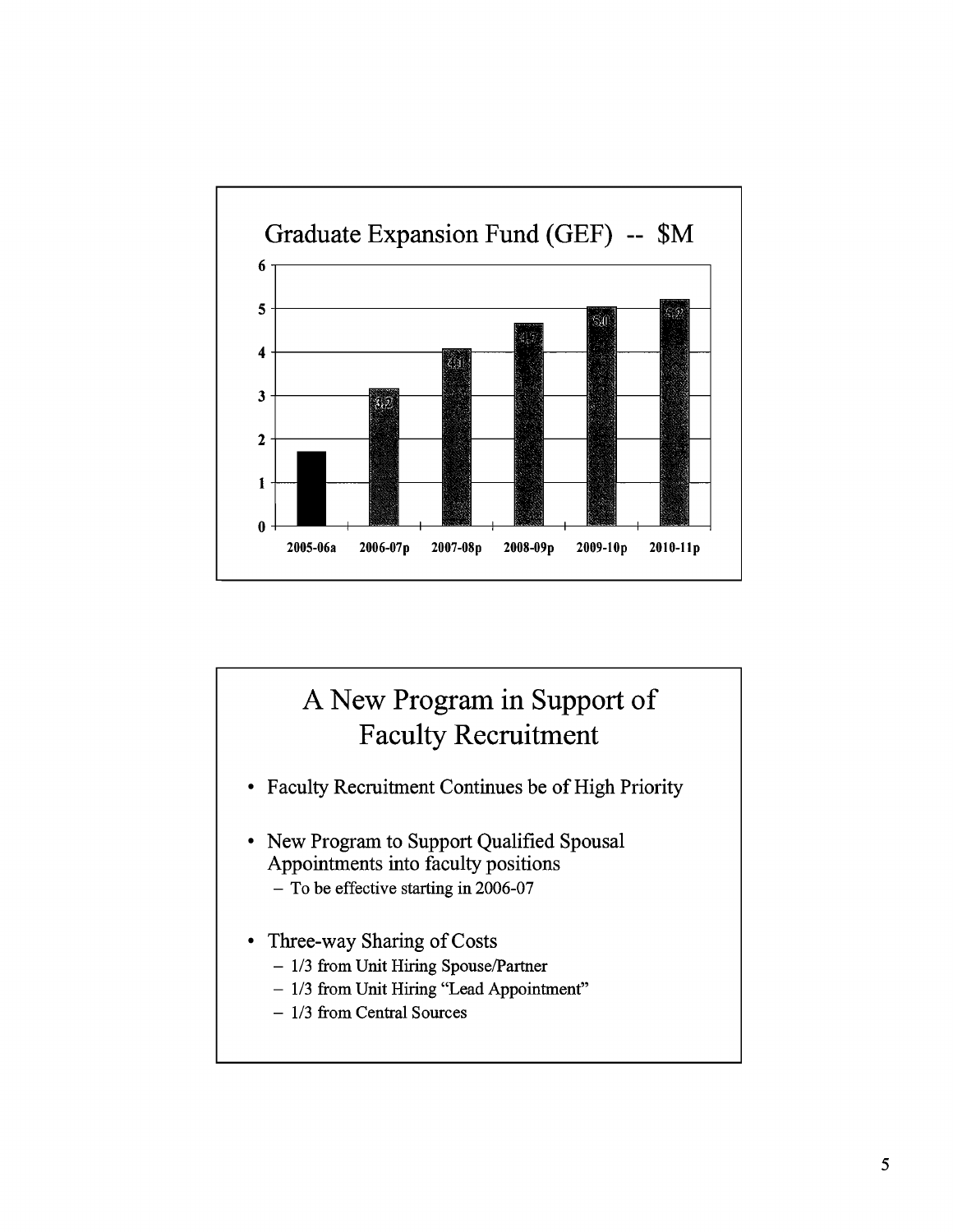# Long-Range Space Plan

- Timeline:  $2006$  to  $2013$
- Objectives of the Plan
	- Accommodate Graduate Expansion
	- Support Research Expansion
	- Provide the Best Student Experience
- Already Approved Projects
	- Science Building
	- Westminster College Renovations
	- Biotron
	- Student Recreational Facility
	- Expansion/Renovation at Spencer Hall

# Long-Range Space Plan • Projects being Recommended in this Budget - Support Services Building - Althouse Renovations - Physics & Astronomy Building Renovations - Replacement of the Bio-Engineering Building • Projects to be Recommended in Future Budgets - Renovations to Current Physical Plant Building - Renovations to Lawson and Stevenson Buildings - Renovations to University-controlled Space in UCC  $-$  New Ivey Building to House HBA & PhD Programs - Renovations to Current Ivey Building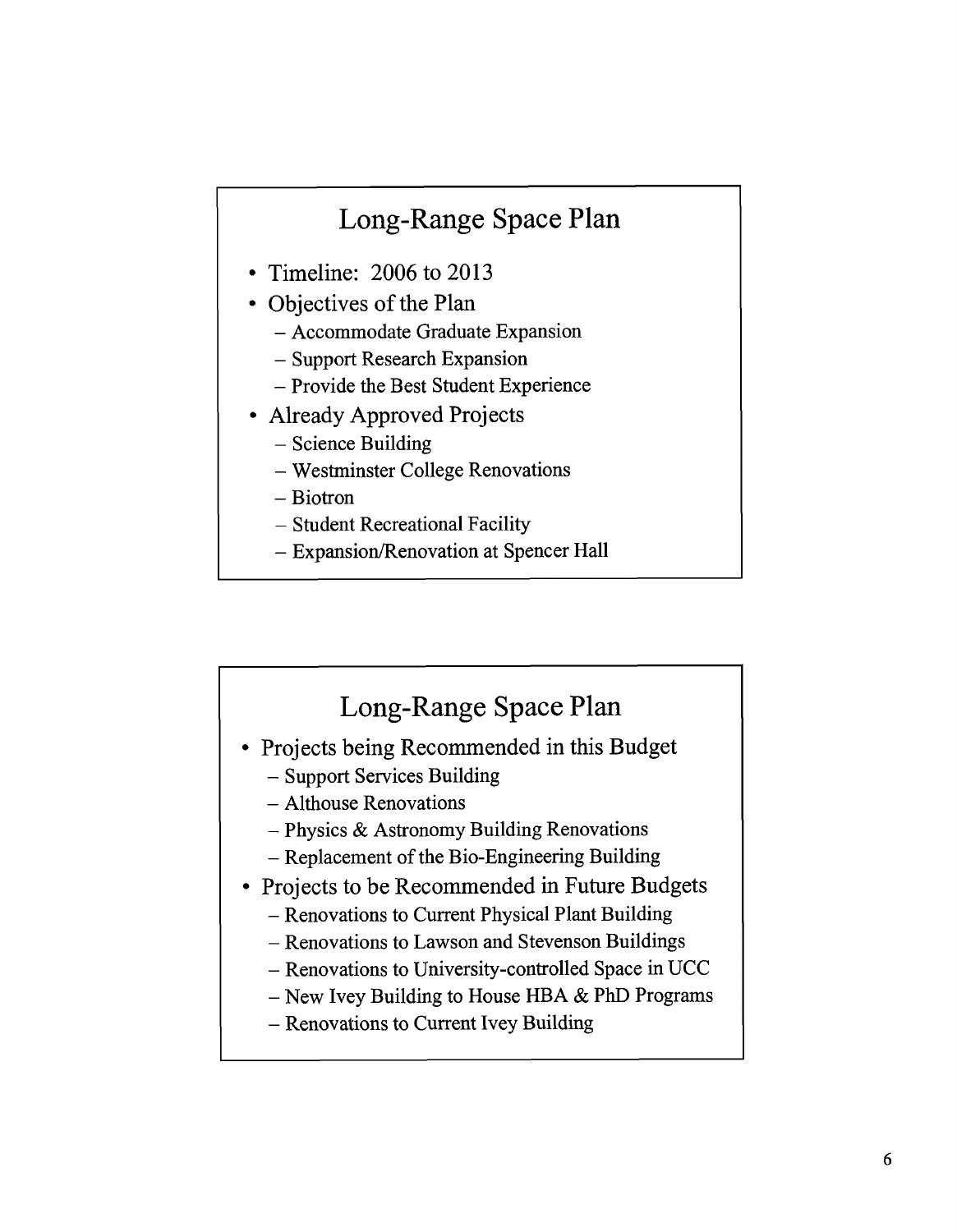# Space Available as an Outcome of the Proposed Plan

- Social Science Space vacated by Research Groups
- Alumni Hall Space Vacated by VP External Units
- UCC Space vacated by Campus Rec and SDC
- Current PPD Bldg for Student Services
- Large Portion of SLB for Academic Purposes
- Majority of Natural Science Centre for Academic Purposes
- Current Ivey Building for Other Academic Purposes
- Allocation of Space to be Addressed in Next Planning Cycle

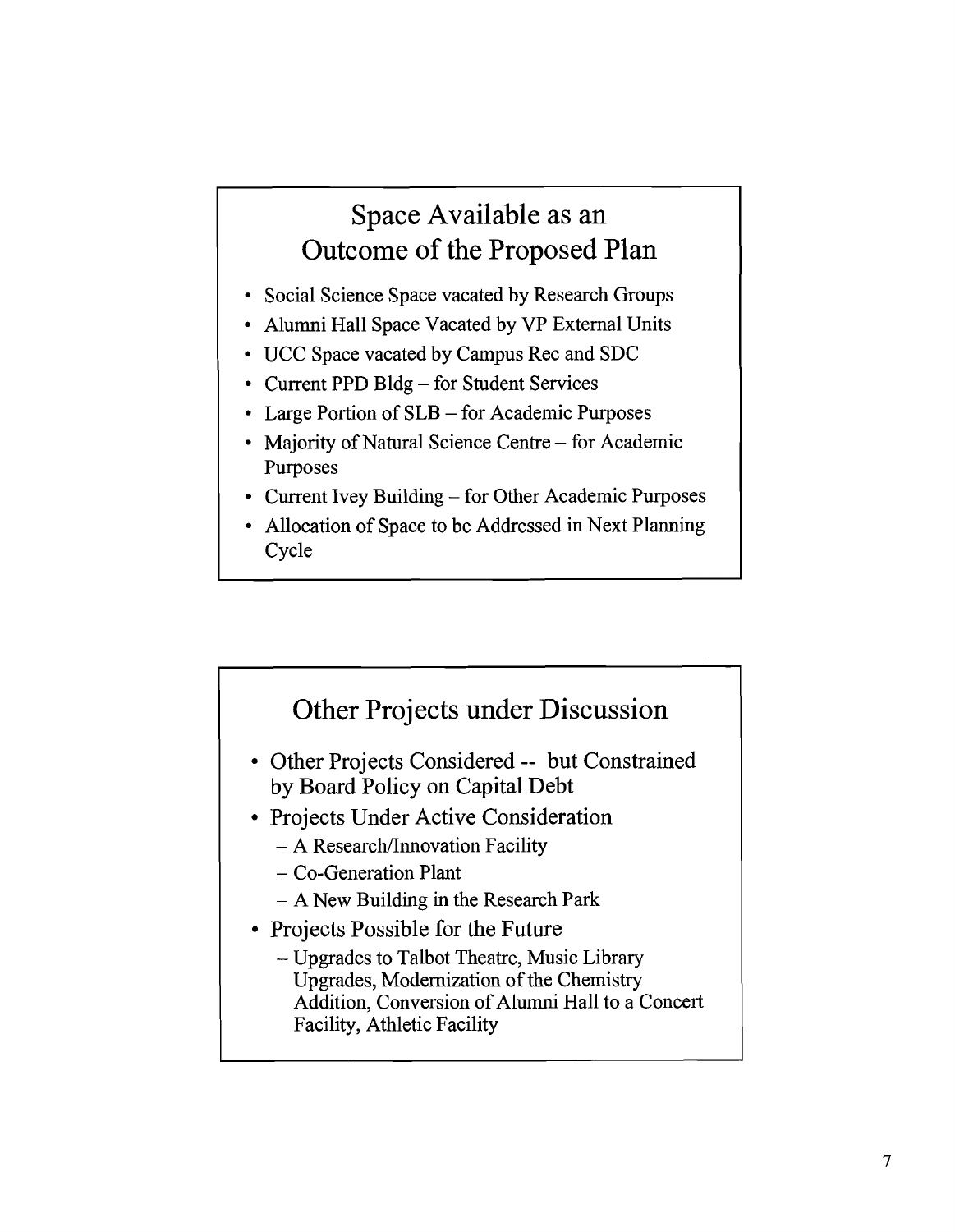# Operating Revenues

- Government Grants
	- New Provincial Funding for Unfunded BIUs, Quality, and Grad Expansion
	- Continued Funding Undergrad Enrolment Growth
	- Program Expansion Funding: Medicine & Nursing
	- Continuation of FFICR and other Envelopes
	- Additional \$18.4M
- Tuition Fees
	- Canadian Students: Average Increase of 4%
		- Graduate Student Increases at **3%**
	- International Tuition: ~4% for Undergrad; 0% for Grad
	- Additional \$9.OM in Regular Tuition
	- $-$  Plus \$2.3M in MBA/EMBA Tuition

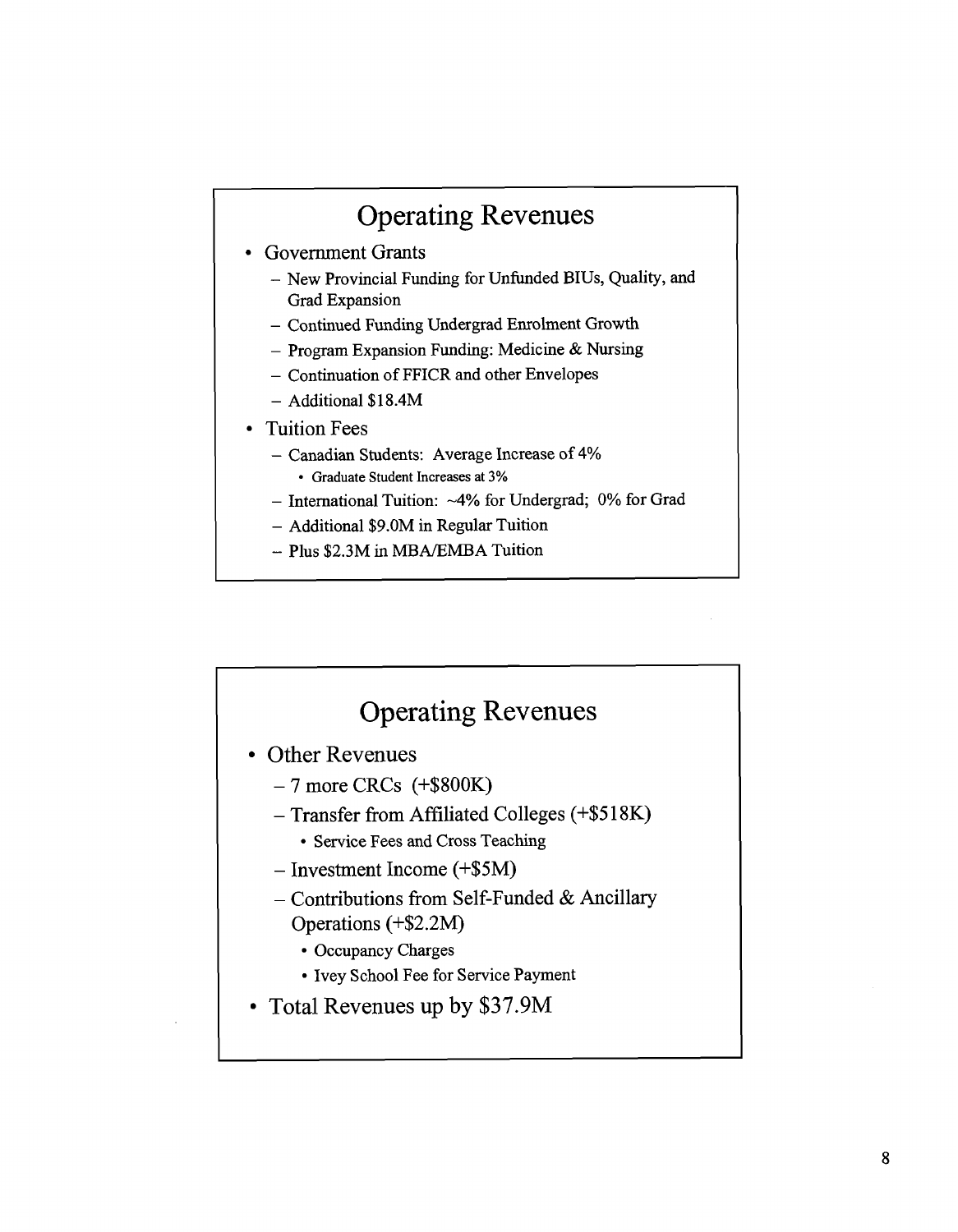# Faculty Budgets: Table 6

- Starting Base Budgets
	- Committed in Year 1 of 4-year Planning Process
- Faculty Turnover Recovery
	- Returns Higher of 60% or \$63K
- UPIF
	- Previous Commitments of \$500K for 2006-07
		- Support for 7 Faculty Positions
	- $-$  Round 4 Adds \$5.1M -- for total of \$5.6M
		- Support for 37 Tenured/Probationary Positions, 3 Limited-Tern Positions, 13 Staff Positions

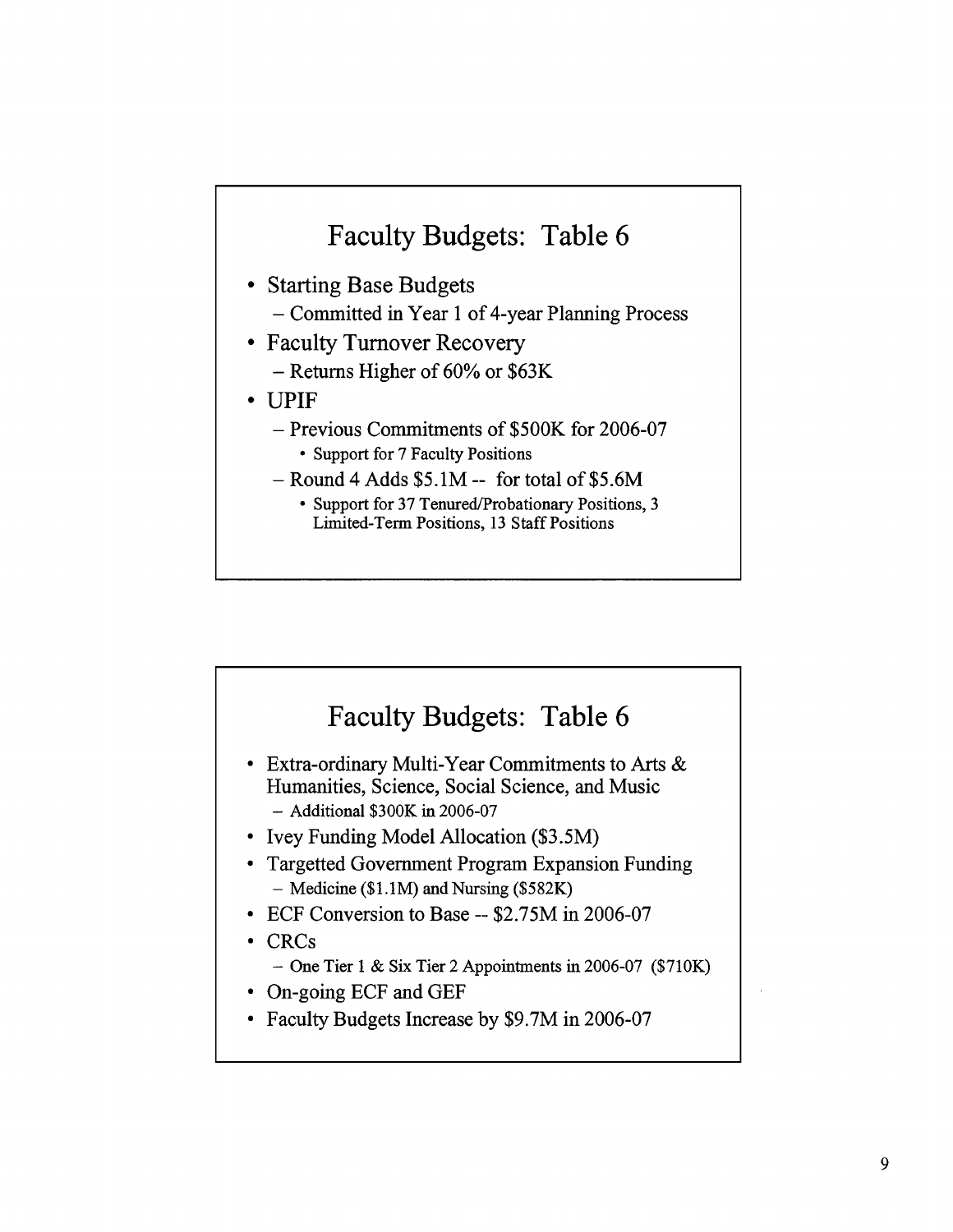# Student Aid: Table 7

- Undergraduate Scholarships (+\$144K) - Increased Quality of Incoming Students
- Continuation of \$10.8M in Tuition Set-Aside
- Undergraduate Bursaries (+\$250K)
- Total Undergraduate Student Support = \$20.7M
- Graduate Student Support (+\$2.3M)
	- 77% of Graduate Student Tuition Revenues
		- Up from Previous 75%
		- $\cdot$  Impact =  $$415K$
- Total Graduate Student Support = \$16.OM

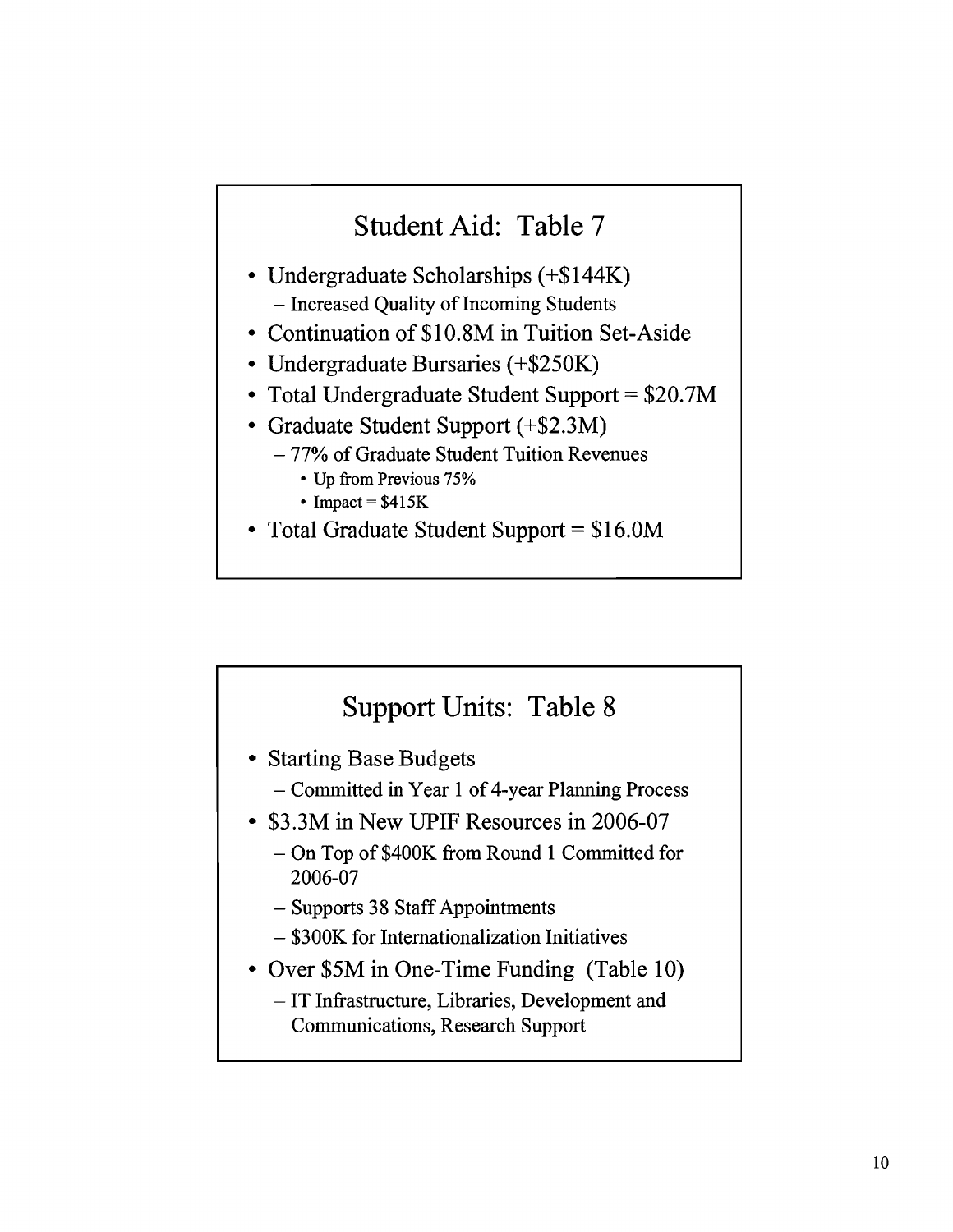# Other Expenditures

- Corporate Expenditures (Table 9)
	- Utilities: up by \$2.4M to \$17M
	- Library Acquisitions: up by \$572K to \$12M
	- MMI Transfer: up by \$750K to \$8.75M
- One-Time Expenditures (Table 10)
	- $-$  Total = \$36.6M
		- \$27.8M for Space/Facilities
		- \$5M for Support Units
- Provision for Cost Fluctuations  $= $11.4M$

# Summary of Operating Budget: Tables 11 and 12

- 2006-07 Revenues =  $$483.4M$ 
	- Increase of \$37.9M
- 2006-07 Expenditures  $= $486.8M$ - Increase of \$46.6M
- 2006-07 Operating Reserve Forecast = \$3.9M  $-$  Board Target = \$2.5M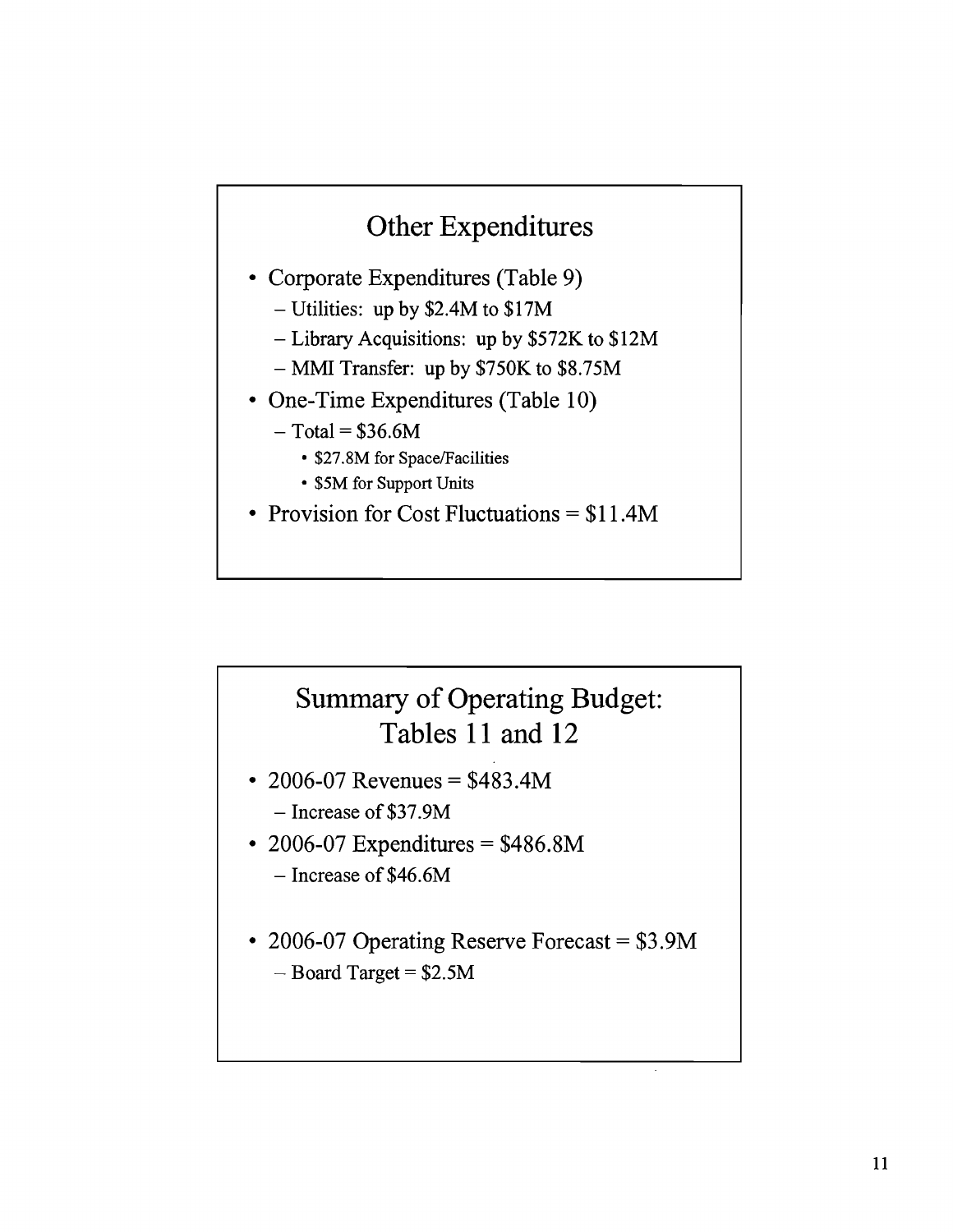

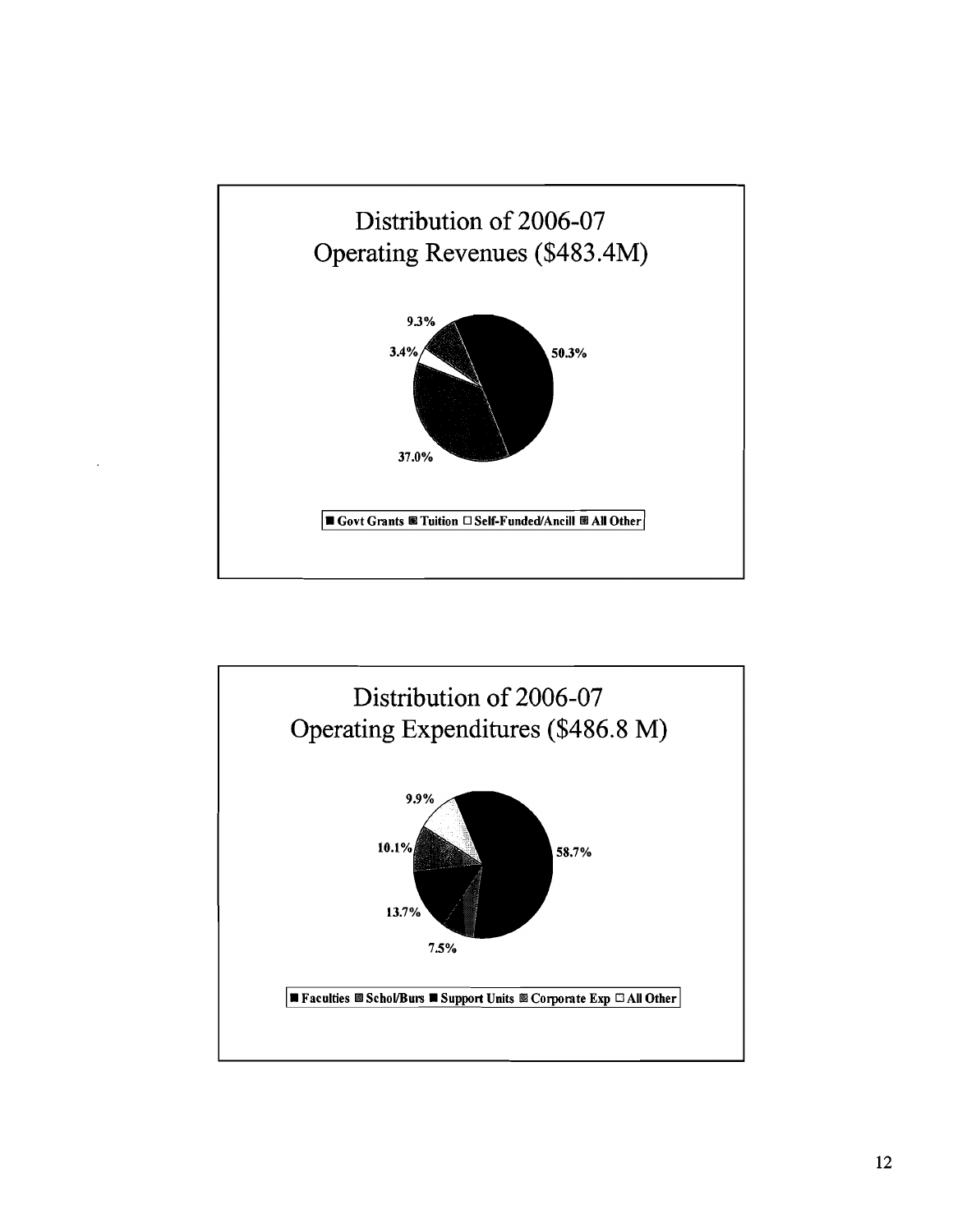

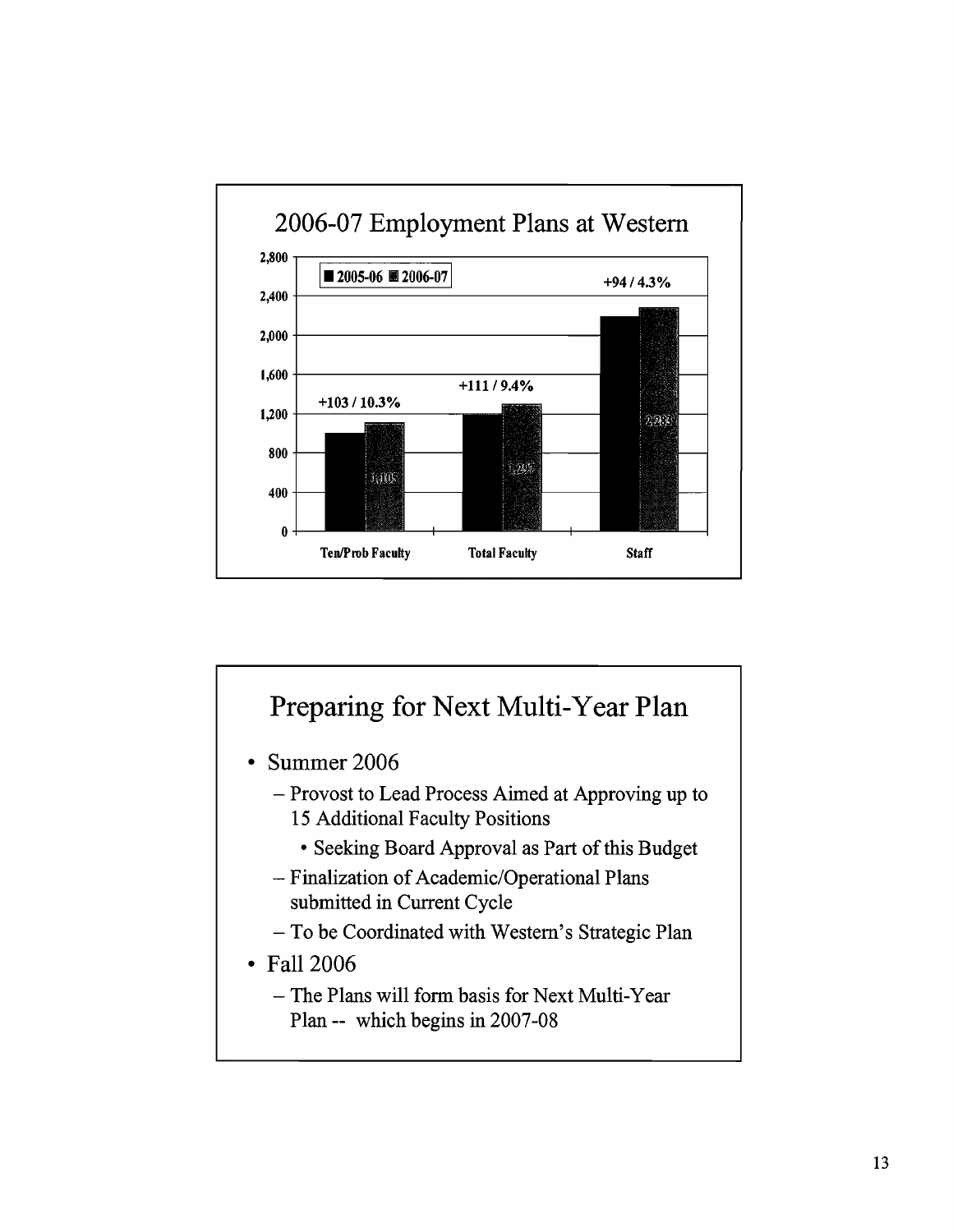

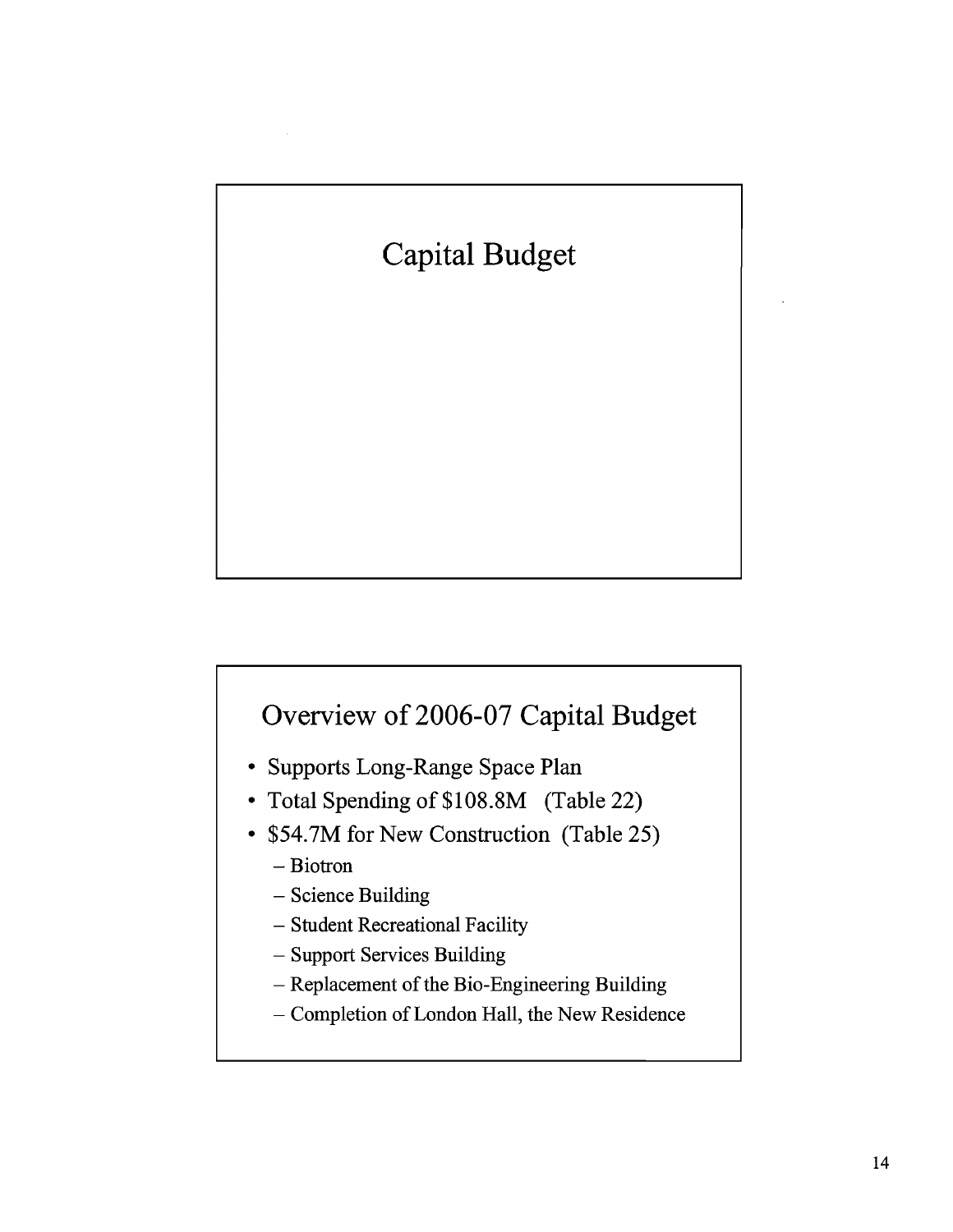# Overview of 2006-07 Capital Budget

- \$22.6M for Major Bldg Renovations (Table 25)
	- B&G Building
	- Westminster College
	- Althouse Building
	- Completion of Medical Sciences Project
	- Dental Clinic Renovations
	- Start of Physics & Astronomy Project



- **\$3** 1.5M for All Other Projects
	- Utilities and Infrastructure
	- Modernization of Instructional/Research Facilities
	- General Maintenance
	- Ancillary Projects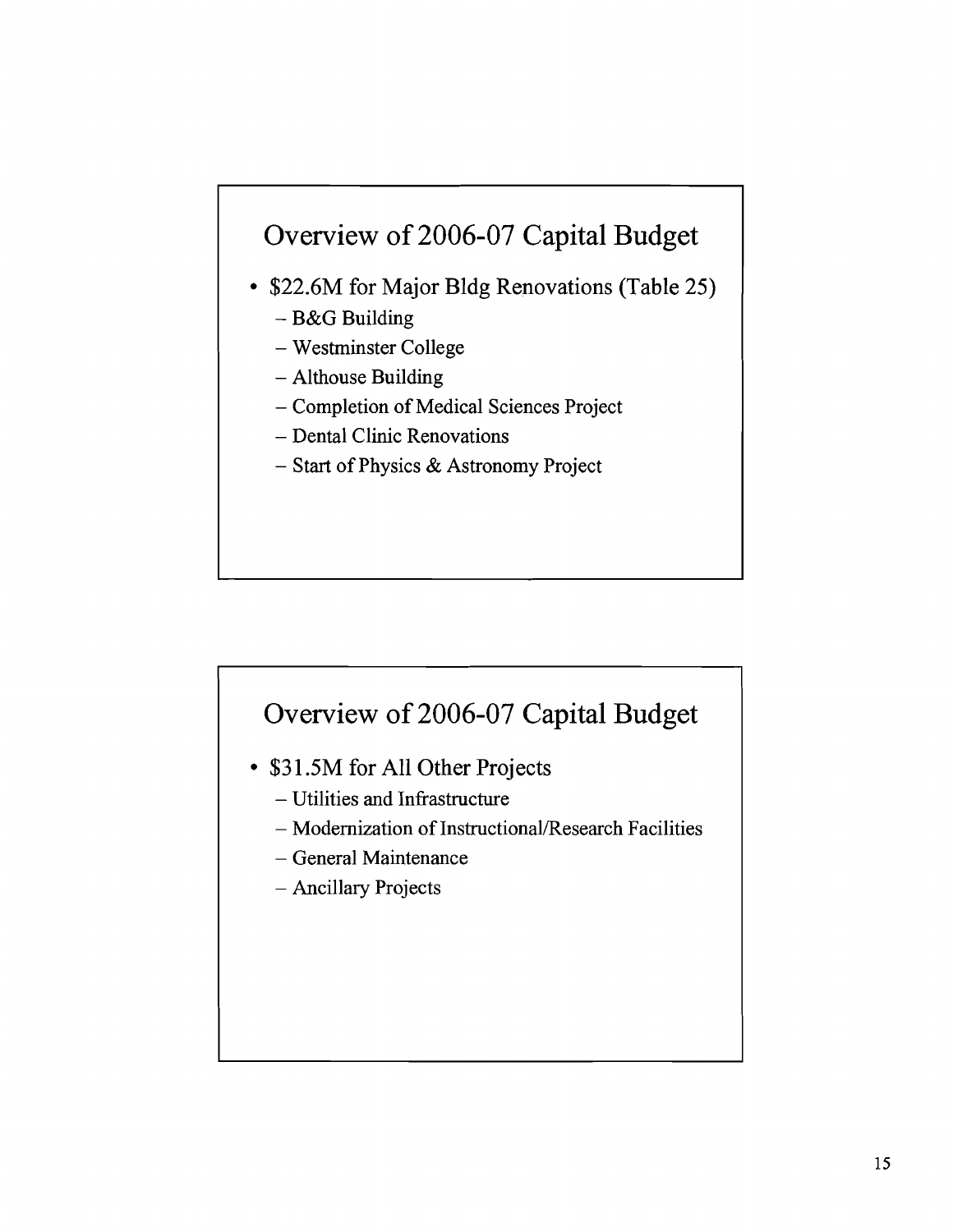# Overview of 2006-07 Capital Budget

- Major Funding Sources (Table 24)
	- MTCU Annual Grant, City of London
	- CFI/OMRI
	- Operating Budget: Annual MMI
	- Operating Budget: Special One-Time
	- Operating Budget: FFICR & CRC Transfers
	- Fundraising
	- Borrowing
	- Unit Budgets, including Ancillaries



- Capital Debt
	- Constrained by Board Policy which includes Ceilings on Four Indicators
		- Debt per FTE Measure has Lowest Ceiling
	- Total Debt Projected to \$187M in 201 1
		- Includes Housing, Research Park, and Spencer Hall